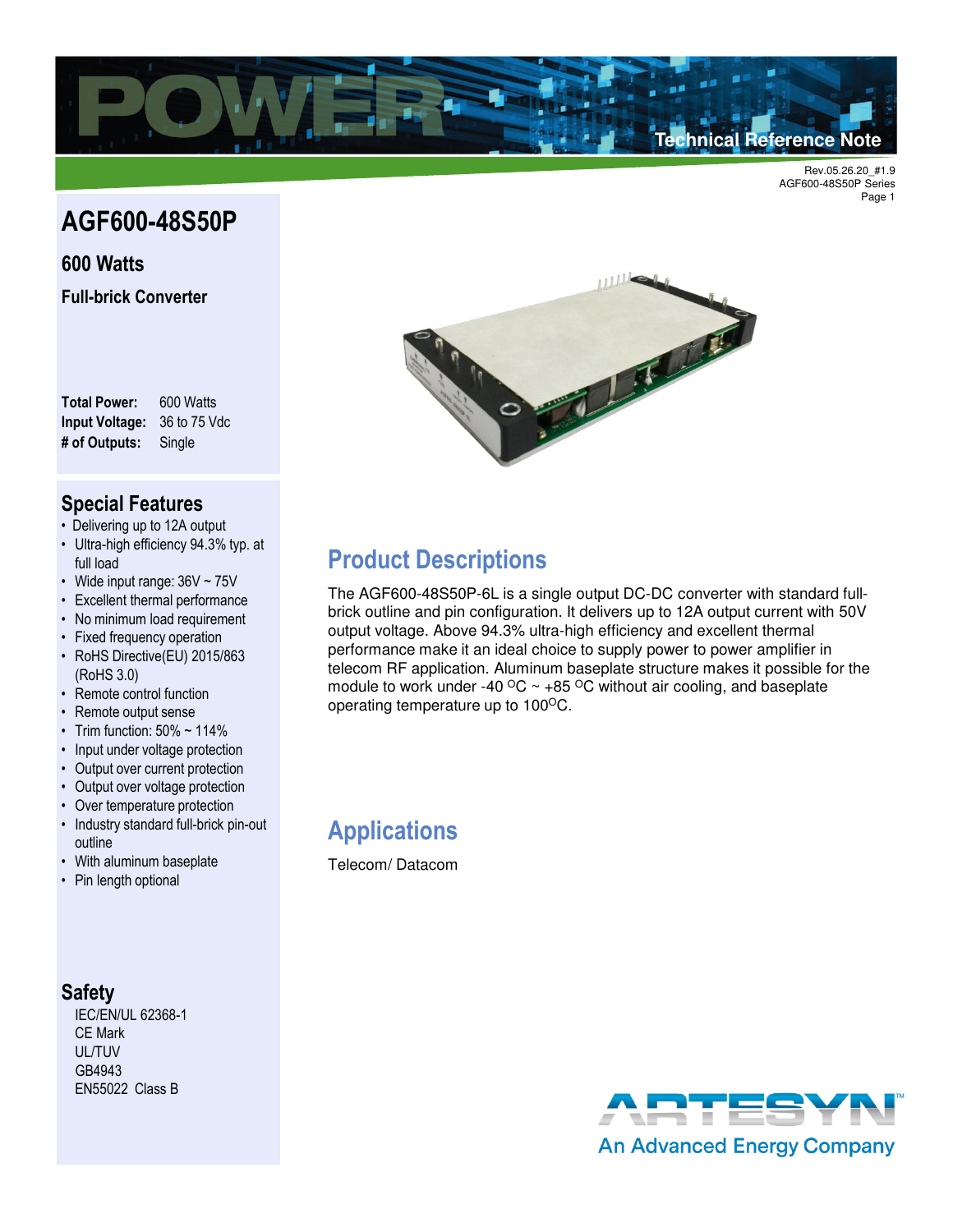# **Model Numbers**

| <b>Standard</b>  | <b>Output Voltage</b> | <b>Structure</b>   | <b>Mounting hole</b> | <b>RoHS Status</b>                                     |
|------------------|-----------------------|--------------------|----------------------|--------------------------------------------------------|
| AGF600-48S50P-6L | 50Vdc                 | Aluminum Baseplate | Without thread       | <b>RoHS</b><br>Directive(EU)<br>2015/863<br>(RoHS 3.0) |

ä

### **Ordering information**

| AGF600                   | $\overline{\phantom{0}}$ | 47<br>$\overline{\phantom{a}}$ |                  | 50 |    |        |  |
|--------------------------|--------------------------|--------------------------------|------------------|----|----|--------|--|
| $\overline{\phantom{a}}$ |                          | .<br>ے                         | . പ<br>v.<br>. . |    | (5 | ╭<br>╰ |  |

| $\left( 1\right)$ | Model series         | AGF: high efficiency full-brick series; 600: output power 600W |
|-------------------|----------------------|----------------------------------------------------------------|
| $^{\circledR}$    | Input voltage        | 48: 36V ~ 75V input range, rated input voltage 48V             |
| $\circledS$       | Output channel       | S: single output                                               |
| $\circled{4}$     | Rated output voltage | 50:50V output                                                  |
| $\circledS$       | Remote control logic | P: positive                                                    |
| $\circledS$       | Pin length           | 6:3.8mm                                                        |
| (7)               | RoHS status          | L: RoHS 3.0                                                    |

### **Options**

None

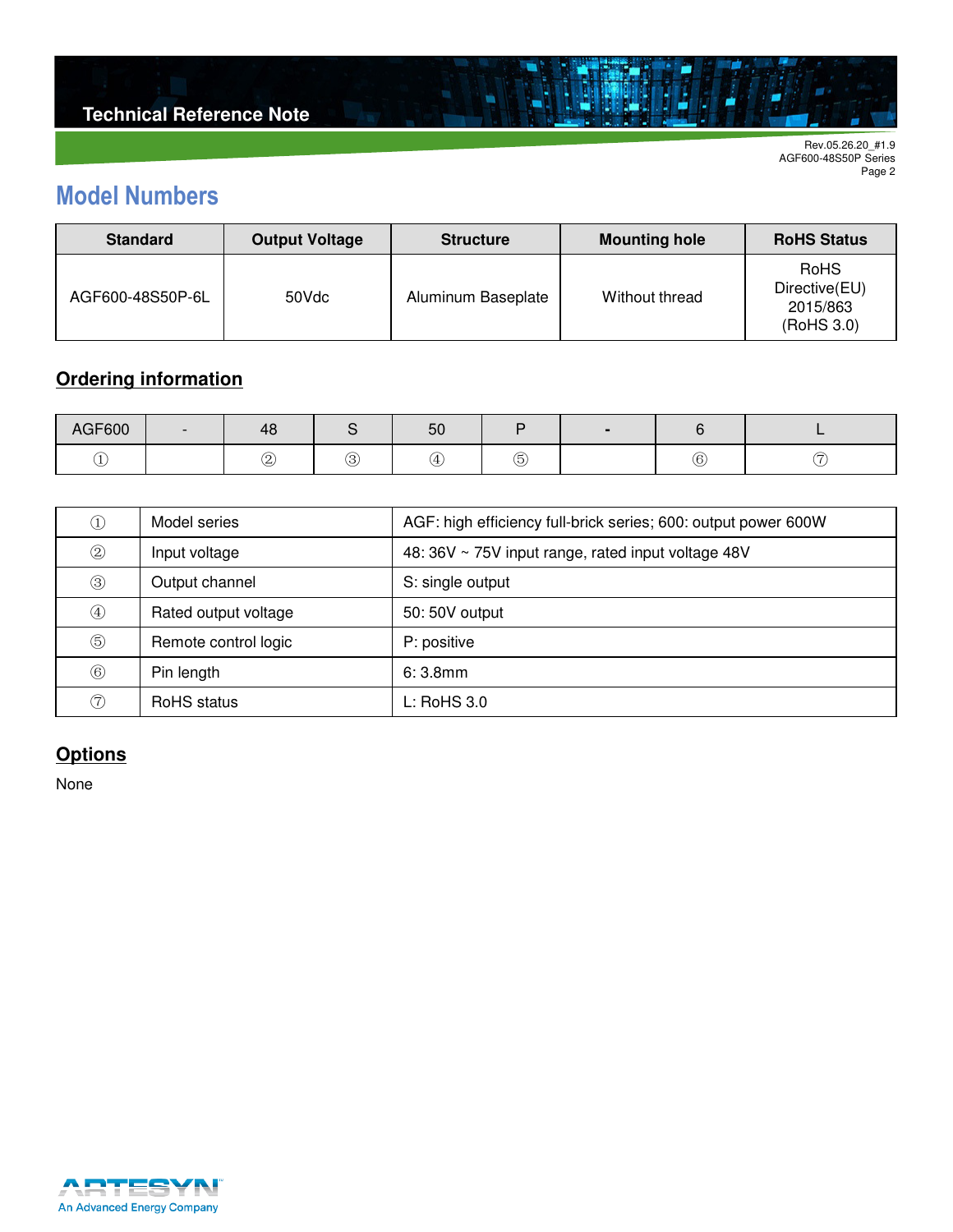

# **Electrical Specifications**

### **Absolute Maximum Ratings**

Stress in excess of those listed in the "Absolute Maximum Ratings" may cause permanent damage to the power supply. These are stress ratings only and functional operation of the unit is not implied at these or any other conditions above those given in the operational sections of this TRN. Exposure to any absolute maximum rated condition for extended periods may adversely affect the power supply's reliability.

Table 1. Absolute Maximum Ratings:

| <b>Parameter</b>                     | <b>Model</b>      | Symbol                        | Min   | <b>Typ</b>               | <b>Max</b> | <b>Unit</b> |
|--------------------------------------|-------------------|-------------------------------|-------|--------------------------|------------|-------------|
| Input Voltage                        |                   |                               |       |                          |            |             |
| <b>Operating -Continuous</b>         | All               | $V_{\mathsf{IN},\mathsf{DC}}$ |       |                          | 80         | Vdc         |
| Non-operating -100mS                 | All               |                               |       |                          | 100        | Vdc         |
| Maximum Output Power                 | All               | $P_{O,max}$                   |       | $\overline{\phantom{0}}$ | 600        | W           |
| Isolation Voltage <sup>1</sup>       |                   |                               |       |                          |            |             |
| Input to outputs                     | Open frame module |                               |       |                          | 1500       | Vdc         |
| Input to baseplate                   | Baseplate module  |                               |       |                          | 1000       | Vdc         |
| Outputs to baseplate                 | Baseplate module  |                               |       |                          | 500        | Vdc         |
| Isolation Resistance <sup>2</sup>    | All               | $\mathsf{R}$                  | 10    |                          |            | Mohm        |
| <b>Ambient Operating Temperature</b> | All               | $T_A$                         | -40   |                          | $+85$      | $\circ$ C   |
| Operating baseplate temperature      | All               | $T_{\text{Baseplate}}$        | -40   |                          | 100        | $\circ$ C   |
| Storage Temperature                  | All               | $T_{\mathtt{STG}}$            | $-55$ |                          | $+125$     | $\circ$ C   |
| Humidity (non-condensing)            |                   |                               |       |                          |            |             |
| Operating                            | All               |                               |       |                          | 95         | $\%$        |
| Non-operating                        | All               |                               |       |                          | 95         | $\%$        |

Note 1 - 1mA for 5s, Pollution degree 2

Note 2 - Input to output,1000Vdc

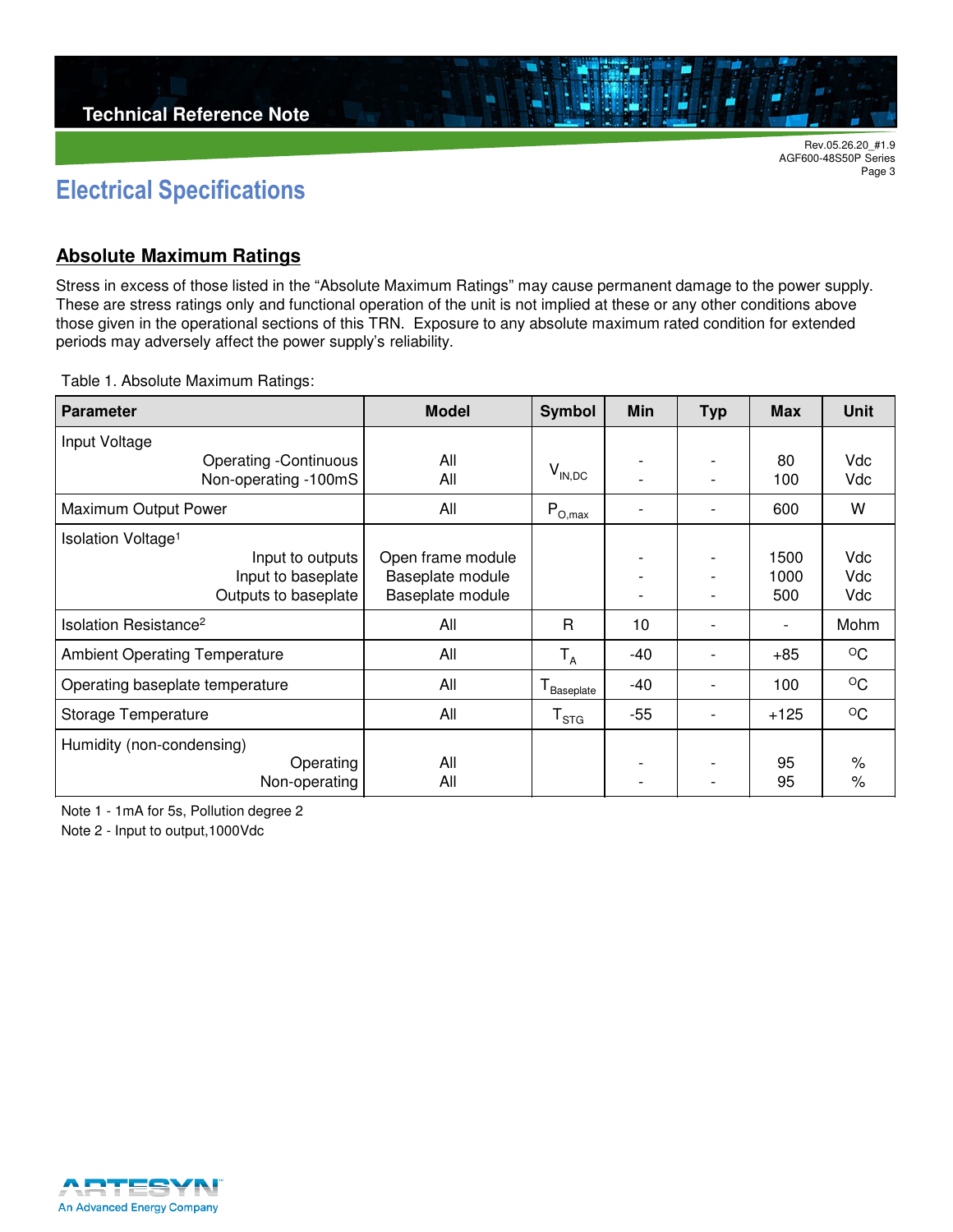### **Input Specifications**

Table 2. Input Specifications:

| <b>Parameter</b>                                   | Conditions <sup>1</sup>                                                                      | <b>Symbol</b> | <b>Min</b>               | <b>Typ</b>               | <b>Max</b>               | <b>Unit</b>  |
|----------------------------------------------------|----------------------------------------------------------------------------------------------|---------------|--------------------------|--------------------------|--------------------------|--------------|
| Operating Input Voltage, DC                        | All                                                                                          | $V_{IN,DC}$   | 36                       | 48                       | 75                       | Vdc          |
| Turn-on Voltage Threshold                          | $I_{\text{O}} = I_{\text{O,max}}$                                                            | $V_{IN,ON}$   | 31                       |                          | 36                       | Vdc          |
| Turn-off Voltage Threshold                         | $I_{\text{O}} = I_{\text{O,max}}$                                                            | $V_{IN,OFF}$  | 30                       |                          | 35                       | Vdc          |
| Lockout Voltage Hysteresis                         | $I_{\text{O}} = I_{\text{O,max}}$                                                            |               | 1                        | $\overline{\phantom{a}}$ | 3                        | $\vee$       |
| Maximum Input Current<br>$(I_{\odot} = I_{O,max})$ | $V_{IN,DC} = 36V_{DC}$                                                                       | $I_{IN,max}$  |                          |                          | 20                       | A            |
| No-load input current                              | $V_{IN,DC} = 48V_{DC}$                                                                       |               |                          | 0.2                      | 0.3                      | A            |
| Standby input current                              | Remote OFF                                                                                   |               | $\overline{\phantom{a}}$ | 0.02                     | 0.1                      | A            |
| Recommended Input Fuse                             | Fast blow external<br>fuse recommended                                                       |               |                          | 30                       |                          | A            |
| Recommended External Input Capacitance             | Low ESR capacitor<br>recommended                                                             | $C_{IN}$      | 470                      | $\overline{\phantom{a}}$ | $\overline{\phantom{a}}$ | uF           |
| Input filter component values(C\L)                 | Internal value                                                                               |               |                          | 15\0.55                  |                          | uF\uH        |
| Input Reflected Ripple Current                     | Through 12uH<br>inductor                                                                     |               |                          |                          | 160                      | mA           |
| <b>Operating Efficiency</b>                        | $T_A = 25$ °C<br>$I_{\text{O}} = I_{\text{O,max}}$<br>$I_{\text{O}} = 50\% I_{\text{O,max}}$ | η             | 93.8                     | 94.3<br>95.0             |                          | $\%$<br>$\%$ |

Note 1 - All electrical specification is guaranteed above 35V input voltage after module turn on.

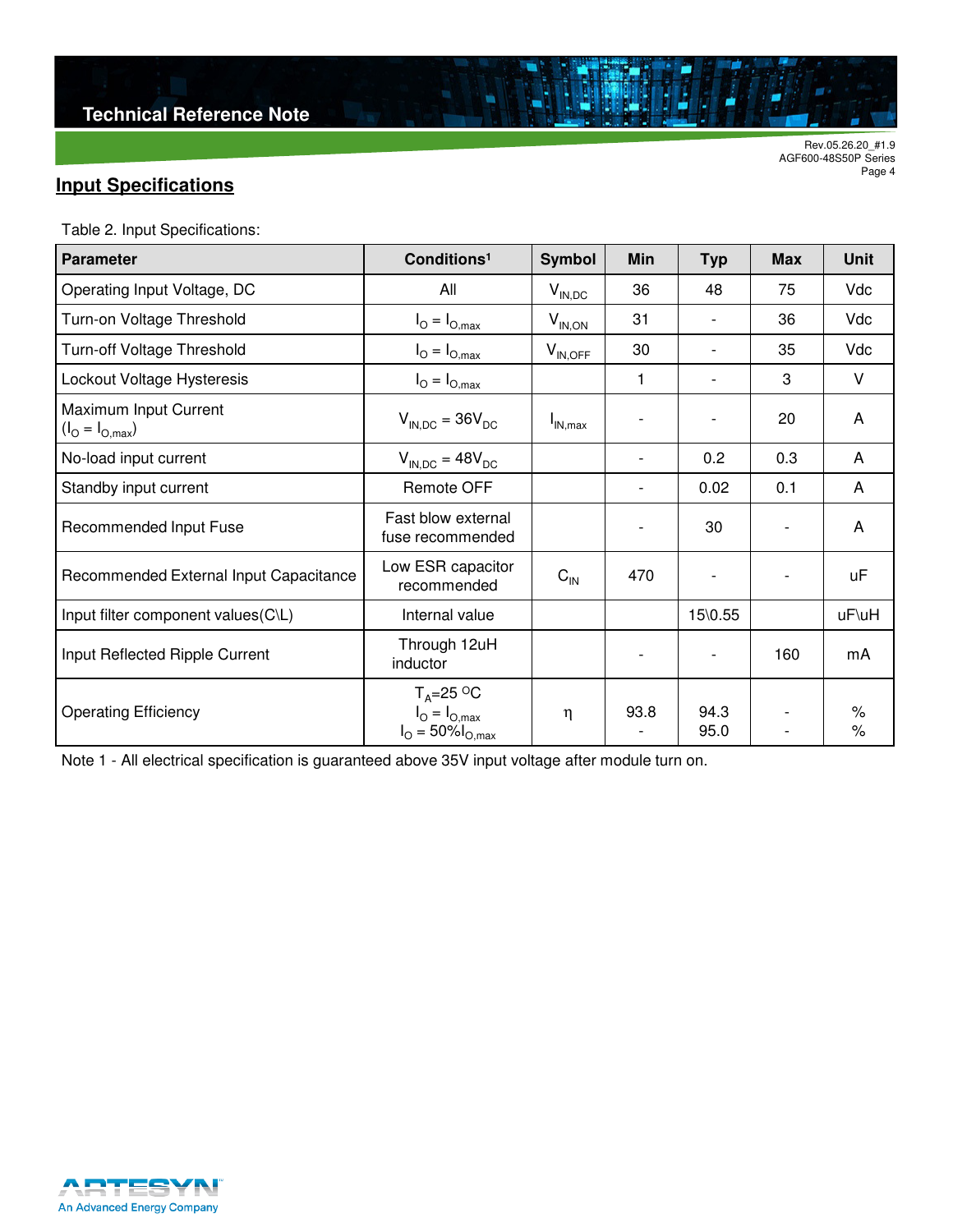### **Output Specifications**

| Table 3. Output Specifications: |
|---------------------------------|
|---------------------------------|

| <b>Parameter</b>                               |                                              | Conditions <sup>1</sup>                                                                                           | <b>Symbol</b>                           | Min                      | <b>Typ</b>               | <b>Max</b>  | <b>Unit</b>                    |
|------------------------------------------------|----------------------------------------------|-------------------------------------------------------------------------------------------------------------------|-----------------------------------------|--------------------------|--------------------------|-------------|--------------------------------|
| <b>Factory Set Voltage</b>                     |                                              | $V_{IN.DC} = 48V_{DC}$<br>$I_{\text{O}}=I_{\text{O,max}}$                                                         | $V_{\rm O}$                             | 49.5                     | 50                       | 50.5        | Vdc                            |
| Output Voltage Line Regulation                 |                                              | All                                                                                                               | $V_{\rm O}$                             |                          | 0.05<br>25               | 0.2<br>100  | $\%$<br>mV                     |
| Output Voltage Load Regulation                 |                                              | All                                                                                                               | $V_{\rm O}$                             |                          | 0.2<br>100               | 0.3<br>150  | $\%$<br>mV                     |
| Output Voltage Temperature Regulation          |                                              | All                                                                                                               | $\%V_{O}$                               | $\overline{\phantom{a}}$ | $\frac{1}{2}$            | 0.02        | $\%$ / <sup>O</sup> C          |
| Output Voltage Trim Range                      |                                              | All                                                                                                               | $V_{\rm O}$                             | 25                       | $\overline{\phantom{a}}$ | 57          | $\sf V$                        |
| Output Voltage Remote Sense Range              |                                              | All                                                                                                               |                                         | $\overline{\phantom{a}}$ | $\overline{\phantom{a}}$ | 0.3         | $\vee$                         |
| <b>Total Output Voltage Range</b>              |                                              | Over sample, line,<br>load, temperature &<br>life                                                                 | $V_{\Omega}$                            | 48.5                     | 50                       | 51.5        | $\vee$                         |
| Output Ripple, pk-pk                           |                                              | Measure with a 1uF<br>ceramic capacitor in<br>parallel with a 10uF<br>tantalum capacitor, 0<br>to 20MHz bandwidth | $V_{\rm O}$                             | $\overline{\phantom{a}}$ | 300                      | 480         | $\mathsf{mV}_{\mathsf{PK-PK}}$ |
| <b>Operating Output Current Range</b>          |                                              | All                                                                                                               | $I_{\odot}$                             | 0                        | $\blacksquare$           | 12          | A                              |
| Output DC Current-limit Inception <sup>2</sup> |                                              | All                                                                                                               | $I_{\odot}$                             | 13.2                     |                          | 18          | A                              |
| V <sub>O</sub> Load Capacitance <sup>3</sup>   |                                              | All                                                                                                               | $C_{\rm O}$                             | 470                      | 1000                     | 3000        | uF                             |
| V <sub>o</sub> Dynamic Response                |                                              | 25% load change<br>$25\% \sim 50\% \sim 25\%$<br>slew rate = $0.1$ A/us                                           | $\pm V_{\rm O}$<br>$T_{s}$              |                          | 700<br>60                | 1500<br>700 | mV<br>uSec                     |
|                                                | Peak Deviation<br>Settling Time <sup>4</sup> | 25% load change<br>$50\% \sim 75\% \sim 50\%$<br>slew rate = $0.1$ A/us                                           | $\pm V_{\rm O}$<br>$T_{\rm s}$          | $\overline{\phantom{a}}$ | 700<br>60                | 1500<br>700 | mV<br>uSec                     |
|                                                | Rise time                                    | $I_{\Omega} = I_{\text{max}}$                                                                                     | $T_{rise}$                              | $\overline{\phantom{0}}$ | 300                      | 500         | mS                             |
| Turn-on Transient                              | Turn-on delay<br>time                        | $I_{\odot} = I_{\text{max}}$                                                                                      | $T_{turn-on}$                           | $\blacksquare$           | 200                      | 500         | mS                             |
|                                                | Output voltage<br>overshoot                  | $I_{\Omega} = 0$                                                                                                  | $%V_{O}$                                |                          |                          | 5           | $\%$                           |
| <b>Switching Frequency</b>                     |                                              | All                                                                                                               | $\boldsymbol{\mathsf{f}}_{\mathsf{SW}}$ | 260                      | 290                      | 320         | <b>KHz</b>                     |
| Remote ON/OFF control                          |                                              | All                                                                                                               |                                         | 1.5                      |                          | 5           | mA                             |

ä

Note 1 - All electrical specification is guaranteed above 35V input voltage after module turn on.

Note 2 - Foldback first, then Hiccup. See Figure 10.

Note 3 - High frequency and low ESR is recommended.

Note 4 - Recovery to within 1% Vo, nom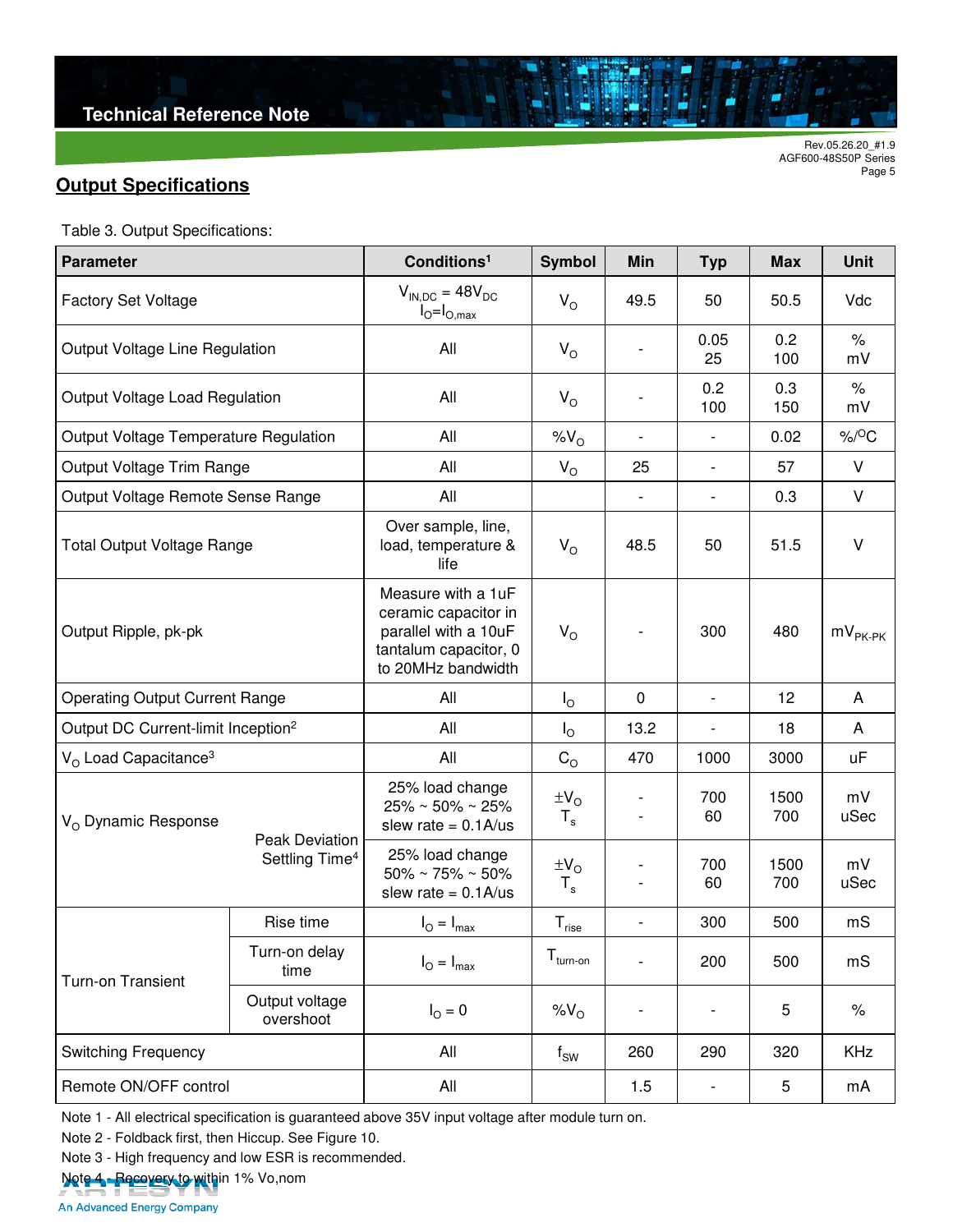### **Output Specifications**

Table 3. Output Specifications, con't:

| <b>Parameter</b>                                                  | Conditions <sup>1</sup>                                              | Symbol      | Min | <b>Typ</b> | <b>Max</b> | <b>Unit</b> |
|-------------------------------------------------------------------|----------------------------------------------------------------------|-------------|-----|------------|------------|-------------|
| Output Over-voltage Protection <sup>5</sup>                       | Over full temp range;<br>Vo.nom                                      | $V_{\rm O}$ | 60  |            | 65         | v           |
| Output Over-temperature Protection <sup>6</sup><br>With baseplate | All                                                                  |             | 105 | 110        | 125        | $\circ$ C   |
| Over-temperature hysteresis                                       | All                                                                  |             | 5   |            |            | $\circ$ C   |
| <b>MTBF</b>                                                       | Telcordia SR-332-<br>2006; 80% load,<br>300LFM, 40 °C T <sub>A</sub> |             |     | 1.5        |            | $106$ h     |

ä

Note 5 – Hiccup: auto-restart when over-voltage condition is removed.

Note 6 - Auto recovery.

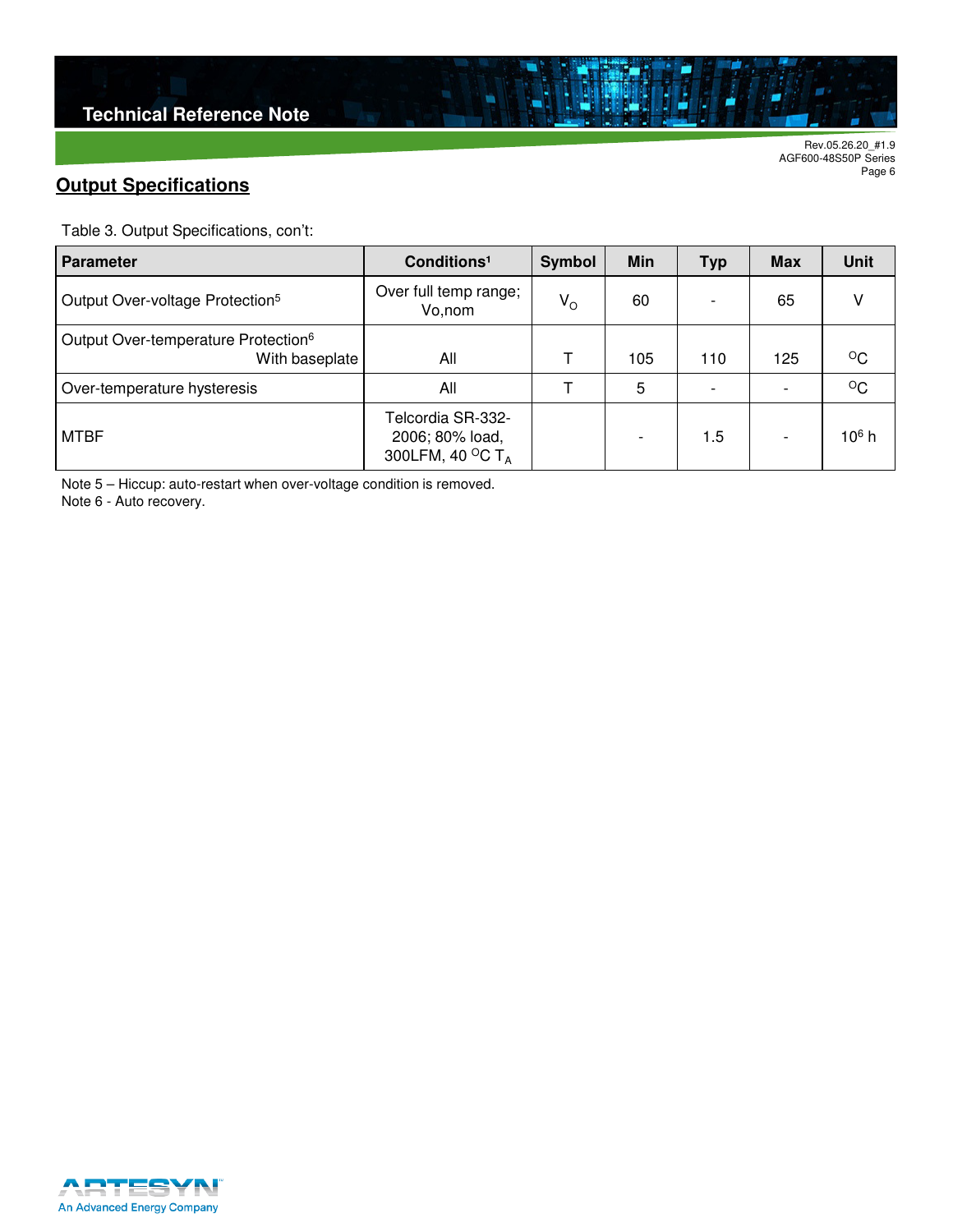#### **AGF600-48S50P Performance Curves**









ı,

u





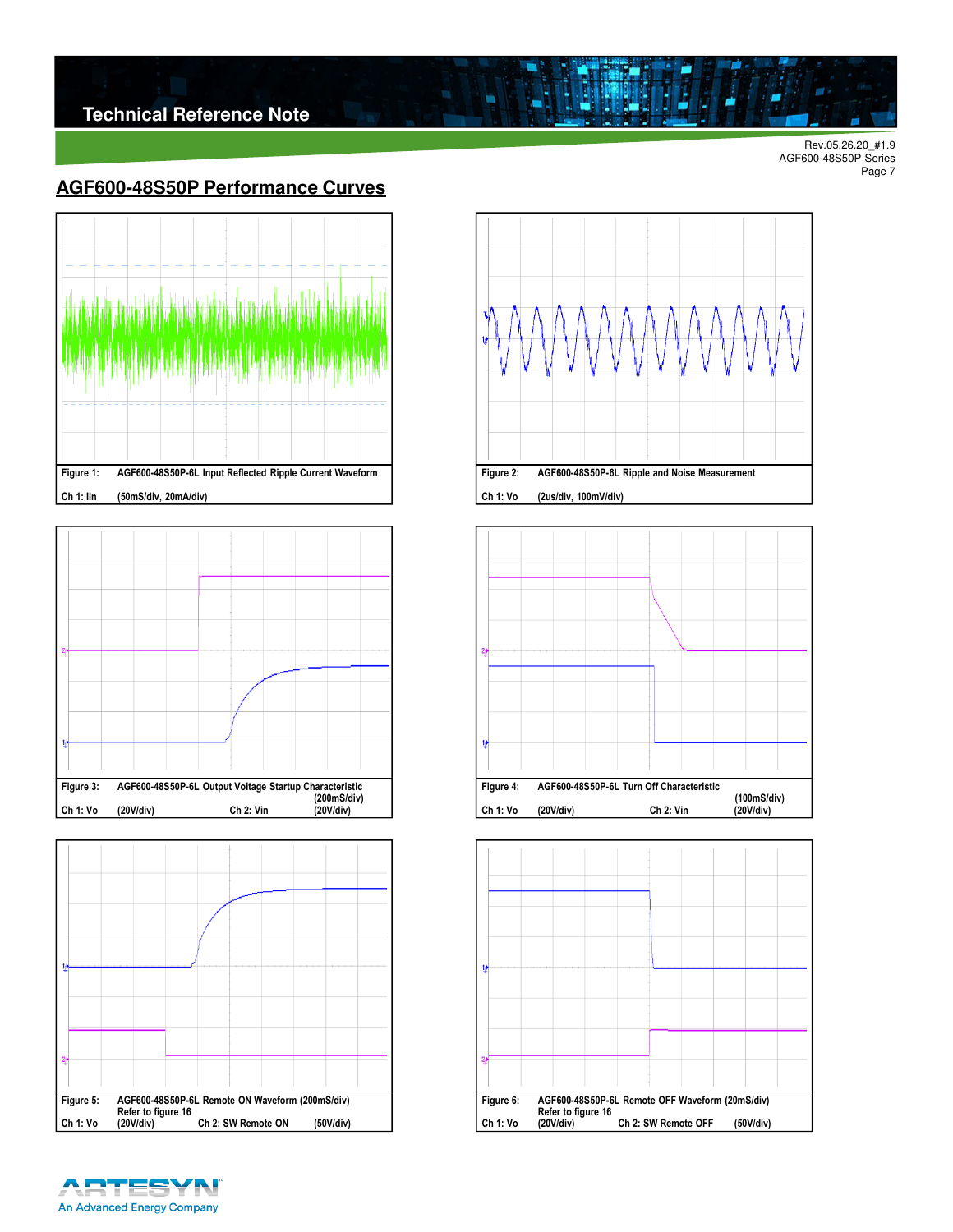**Technical Reference Note**

Rev.05.26.20\_#1.9 AGF600-48S50P Series Page 8

 $\mathsf{I} \circ$ 

**16A** 

**15A** 

#### **AGF600-48S50P Performance Curves**





ä

Figure 10: Over-current protection characteristics<sup>1</sup>

12A

43V

0V

0A

Note 1: It's only a sketch map of OCP action. Little alterations of the current value vs. voltage value are allowed.

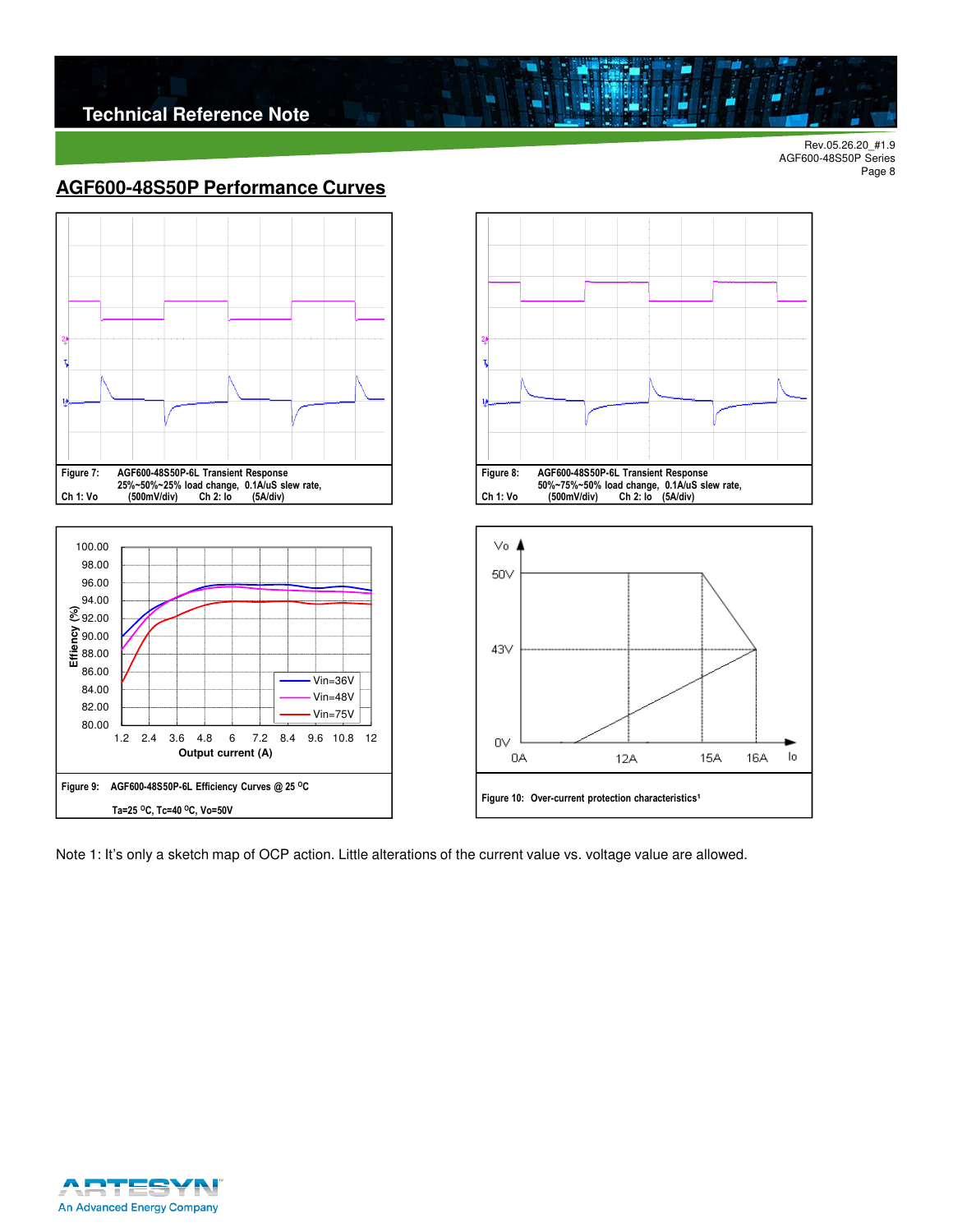# **Mechanical Specifications**

#### **Mechanical Outlines**



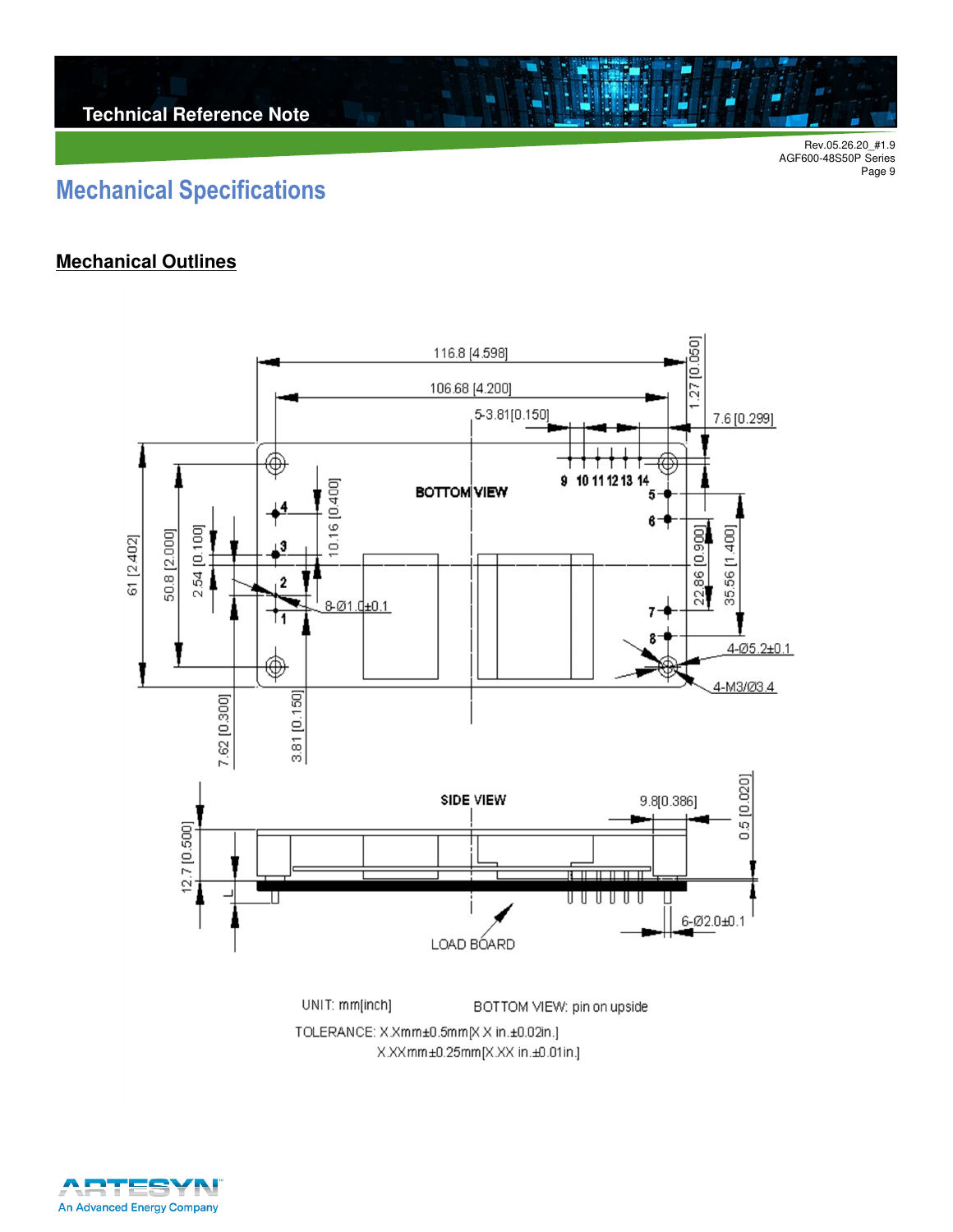**Technical Reference Note**

Rev.05.26.20\_#1.9 AGF600-48S50P Series Page 10

# **Pin length option**

| Device code suffix |                       |
|--------------------|-----------------------|
| -4                 | $4.8$ mm $\pm$ 0.5 mm |
| -6                 | $3.8$ mm $\pm$ 0.5 mm |
| -8                 | $2.8$ mm $\pm$ 0.5 mm |
| None               | 5.8mm $\pm$ 0.5 mm    |

ä

# **Pin Designations**

| Pin NO.         | <b>Name</b> | <b>Function</b>         |
|-----------------|-------------|-------------------------|
|                 | $+On/Off$   | Remote control          |
| $\overline{c}$  | -On/Off     | Remote control return   |
| 3               | $V_{in}+$   | Positive input voltage  |
| 4               | $V_{in}$ -  | Negative input voltage  |
| 5, 6            | $V_{o}$ -   | Negative output voltage |
| 7, 8            | $V_0 +$     | Positive output voltage |
| 9               | <b>AUX</b>  | Auxiliary voltage       |
| 10 <sup>1</sup> | <b>IOG</b>  | Inverter operation good |
| 11              | <b>NC</b>   | Not Connected           |
| 12              | Trim        | Trim terminal           |
| 13              | $+S$        | Positive Remote sensing |
| 14              | -S          | Negative Remote sensing |

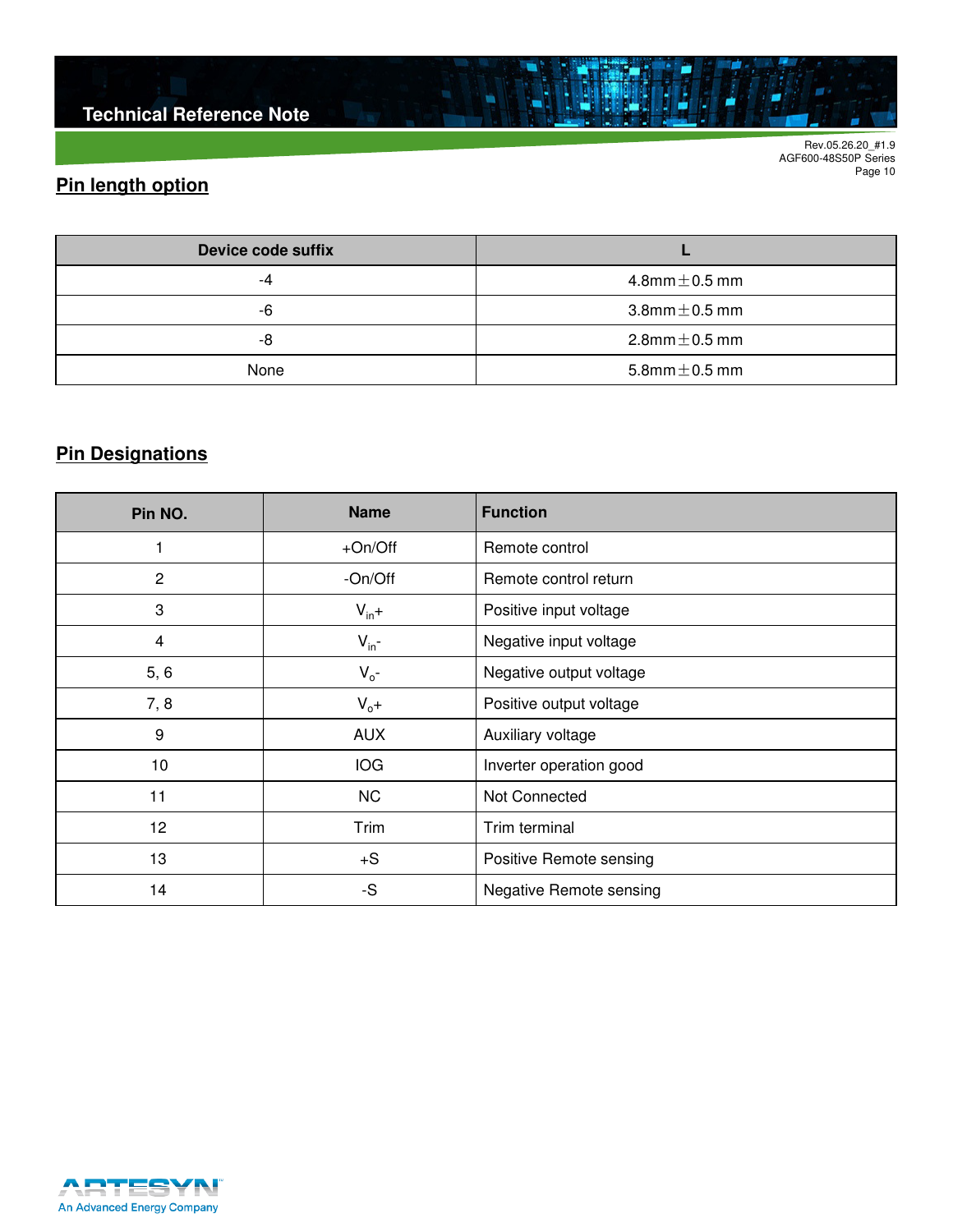# **Environmental Specifications**

#### **EMC Immunity**

AGF600-48S50PP-6L power supply is designed to meet the following EMC immunity specifications:

Table 4. Environmental Specifications:

| <b>Document</b>         | <b>Description</b>                |
|-------------------------|-----------------------------------|
| EN55022, Class B Limits | Conducted and Radiated EMI Limits |

### **EMC Fliter Configuration**





- $C_{X1}$ ,  $C_{X2}$ ,  $C_{X3}$ ,  $C_{X4}$ ,  $C_{X5}$ : 1000nF/100V/X7R capacitor
- $C_{y1}$ ,  $C_{y2}$ ,  $C_{y3}$ ,  $C_{y4}$ : 0.1uF/1000V/X7R, Y capacitor
- L1, L2: 473µH, common mode inductor
- C6: 100nF/100V/X7R capacitor
- C1, C4: See Figure 15
- U1: 20A input EMC filter module
- U2: Converter under test, AGF600-48S50P

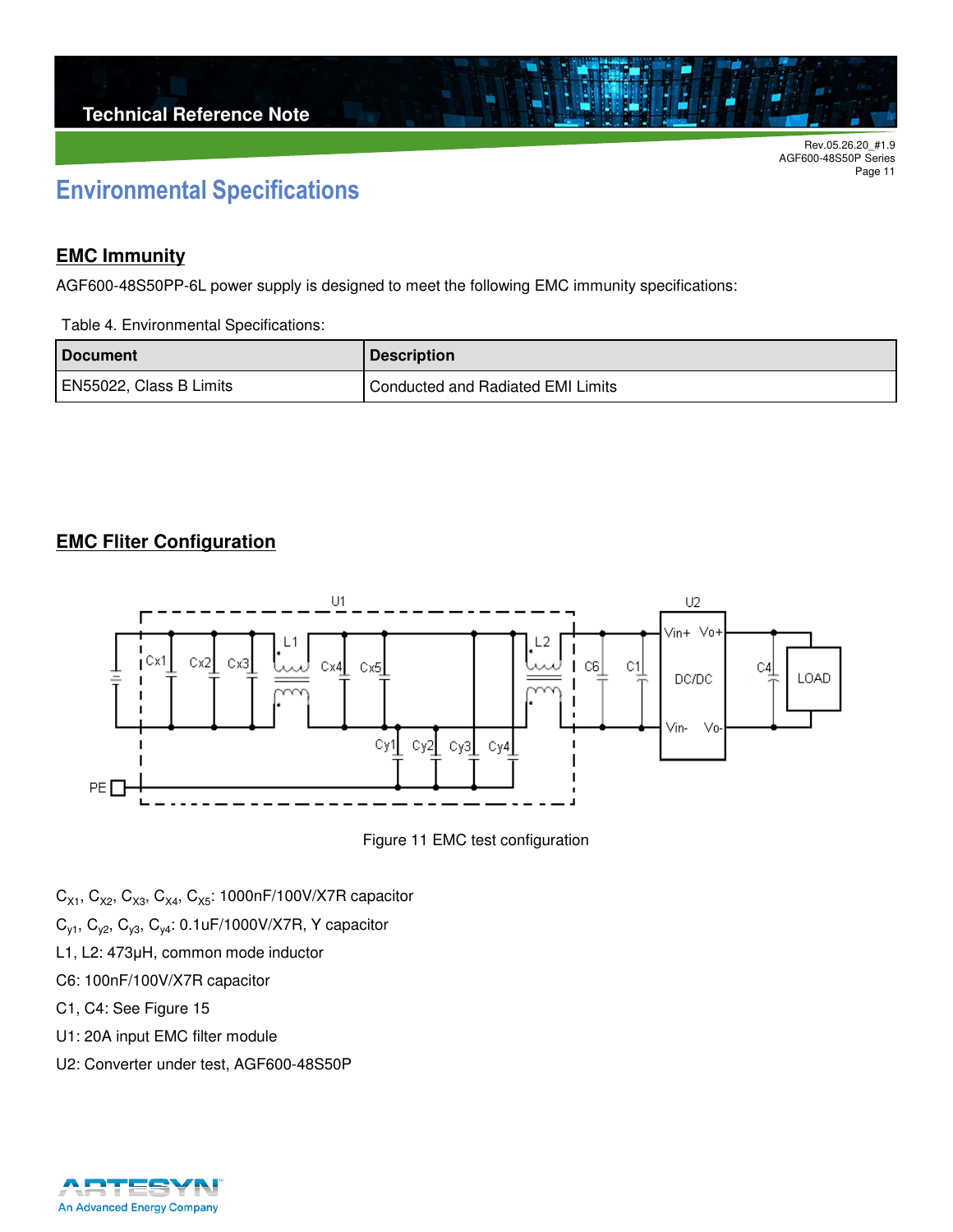

AGF600-48S50P Series

Page 12

### **Safety Certifications**

The AGF600-48S50P-6L power supply is intended for inclusion in other equipment and the installer must ensure that it is in compliance with all the requirements of the end application. This product is only for inclusion by professional installers within other equipment and must not be operated as a stand alone product.

|  |  | Table 5. Safety Certifications for AGF600-48S50P-6L power supply system |
|--|--|-------------------------------------------------------------------------|
|--|--|-------------------------------------------------------------------------|

| <b>Document</b> | File # | <b>Description</b>                            |
|-----------------|--------|-----------------------------------------------|
| UL 62368-1      |        | <b>US Requirements</b>                        |
| EN 62368-1      |        | B 013890 3055 Rev. 00   European Requirements |
| IEC 62368-1     |        | <b>International Requirements</b>             |
| GB4943          |        | China                                         |
| <b>CE</b>       | 1938   | <b>CE Marking</b>                             |

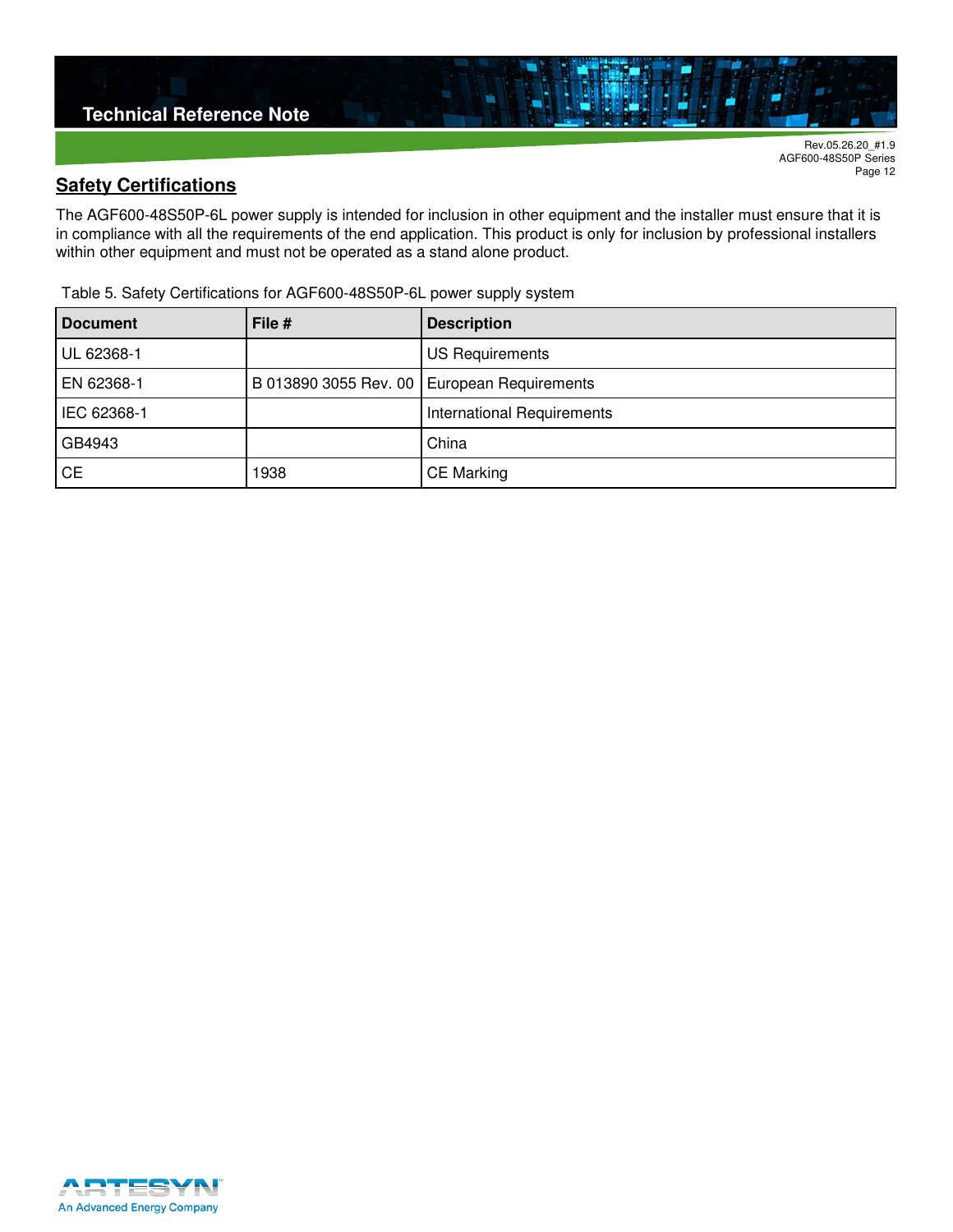

#### **Operating Temperature**

The AGF600-48S50P-6L power supplies will start and operate within stated specifications at an ambient temperature from -40  $\mathrm{^{\circ}C}$  to 85  $\mathrm{^{\circ}C}$  under all load conditions. The storage temperature is -55  $\mathrm{^{\circ}C}$  to 125  $\mathrm{^{\circ}C}$ .

Page 13

#### **Thermal Considerations**

The converter can operate in an enclosed environment without forced air convection. Cooling of the converter is achieved mainly by conduction from the baseplate to a heatsink. The converter can deliver full output power at 85 °C ambient temperature provided the baseplate temperature is kept below the max values 100 °C.



Figure 12 Temperature test point on baseplate

#### Table 6. Temperature limit of the test point

| <b>Test Point</b>       | <b>Temperature Limit</b> |
|-------------------------|--------------------------|
| Test point on baseplate | 100 $\mathrm{^{\circ}C}$ |



Figure 13 Output power derating curve(Vo=50V), Tc: temperature test point on baseplate, see Figure 12

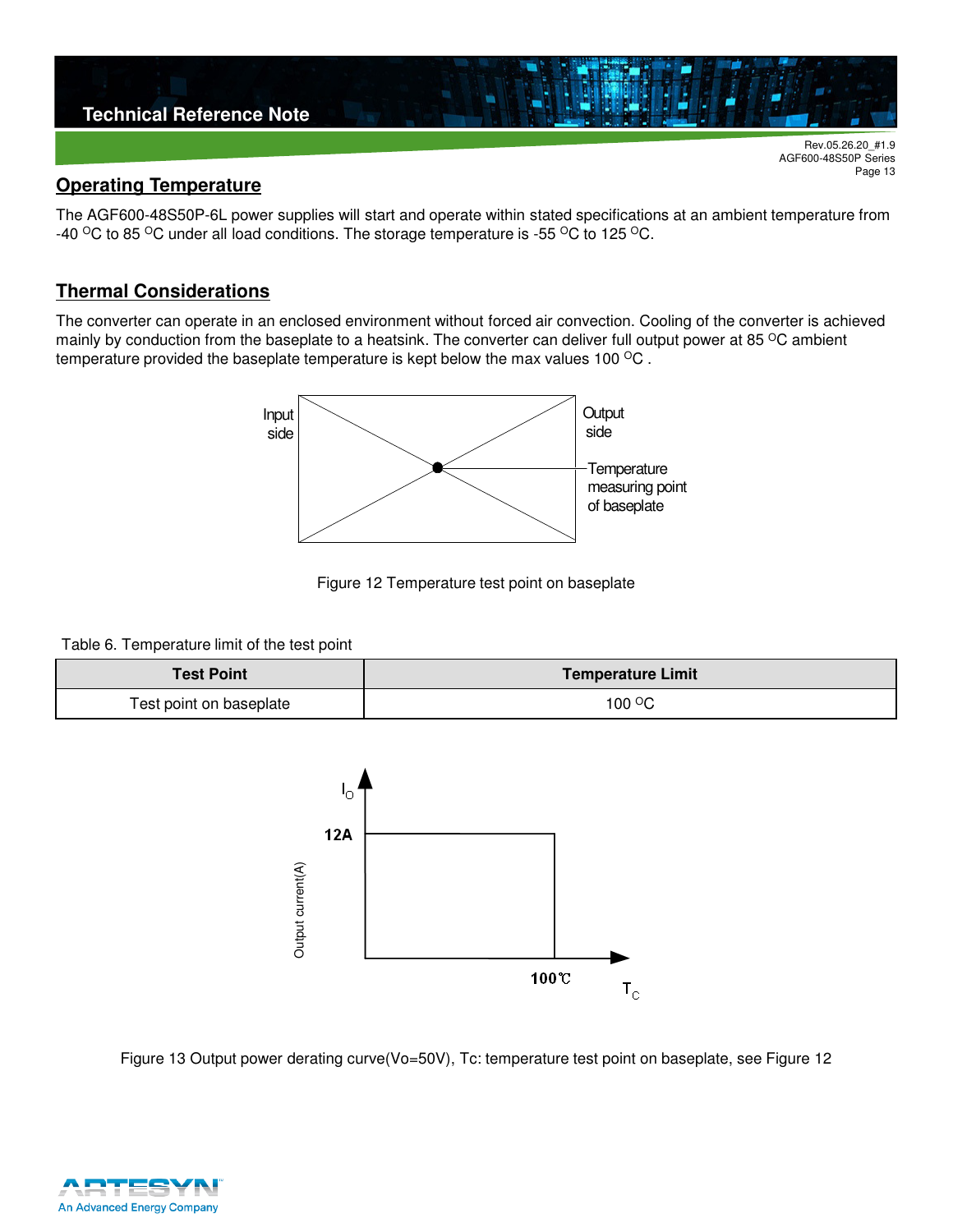

Figure 14 Thermal image, 48 $V_{\text{in}}$ , 50 $V_{\text{o}}$ , full load, room temperature



.

.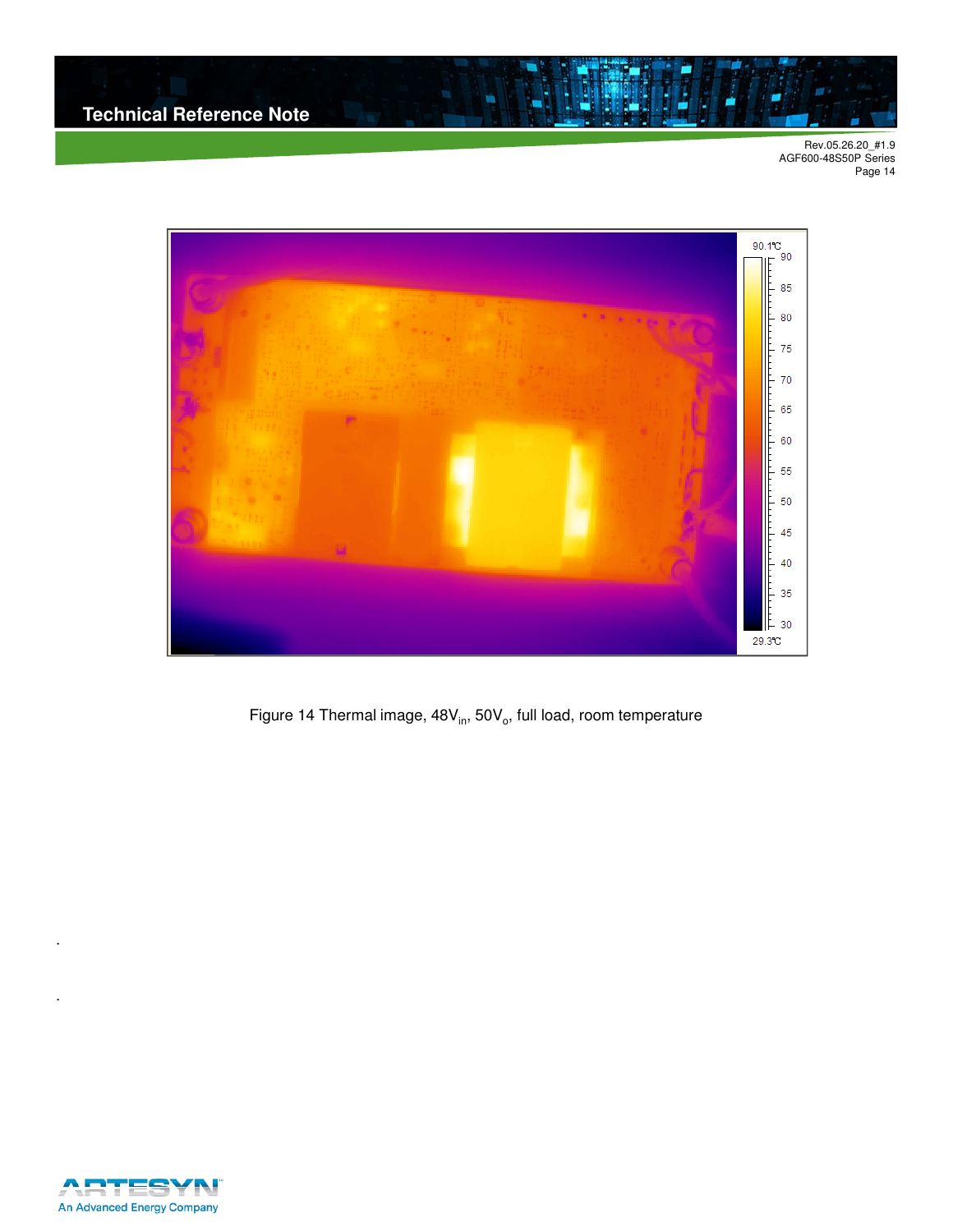# **Qualification Testing**

| <b>Parameter</b>       | Unit (pcs) | <b>Test condition</b>                                                                                                                              |
|------------------------|------------|----------------------------------------------------------------------------------------------------------------------------------------------------|
| Halt test              | $4 - 5$    | $T_{\text{a,min}}$ -20 <sup>o</sup> C to $T_{\text{a,max}}$ +15 <sup>o</sup> C, 5 <sup>o</sup> C step, V <sub>in</sub> = min to max, 0 ~ 100% load |
| Vibration              | 3          | Frequency range: 5Hz ~ 20Hz, 20Hz ~ 200Hz, A.S.D: 1.0m <sup>2</sup> /s <sup>3</sup> , -3db/oct, axes<br>of vibration: X/Y/Z. Time: 30min/axes      |
| Mechanical Shock       | 3          | 30g, 6ms, 3axes, 6directions, 3time/direction                                                                                                      |
| <b>Thermal Shock</b>   | 3          | -55 °C to 125 °C, unit temperature 20 cycles                                                                                                       |
| <b>Thermal Cycling</b> | 3          | -40 °C to 85 °C, temperature change rate: 1°C/min, cycles: 2cycles                                                                                 |
| Humidity               | 3          | 40 °C, 95%RH, 48h                                                                                                                                  |
| <b>Solder Ability</b>  | 15         | IPC J-STD-002C-2007                                                                                                                                |

ä

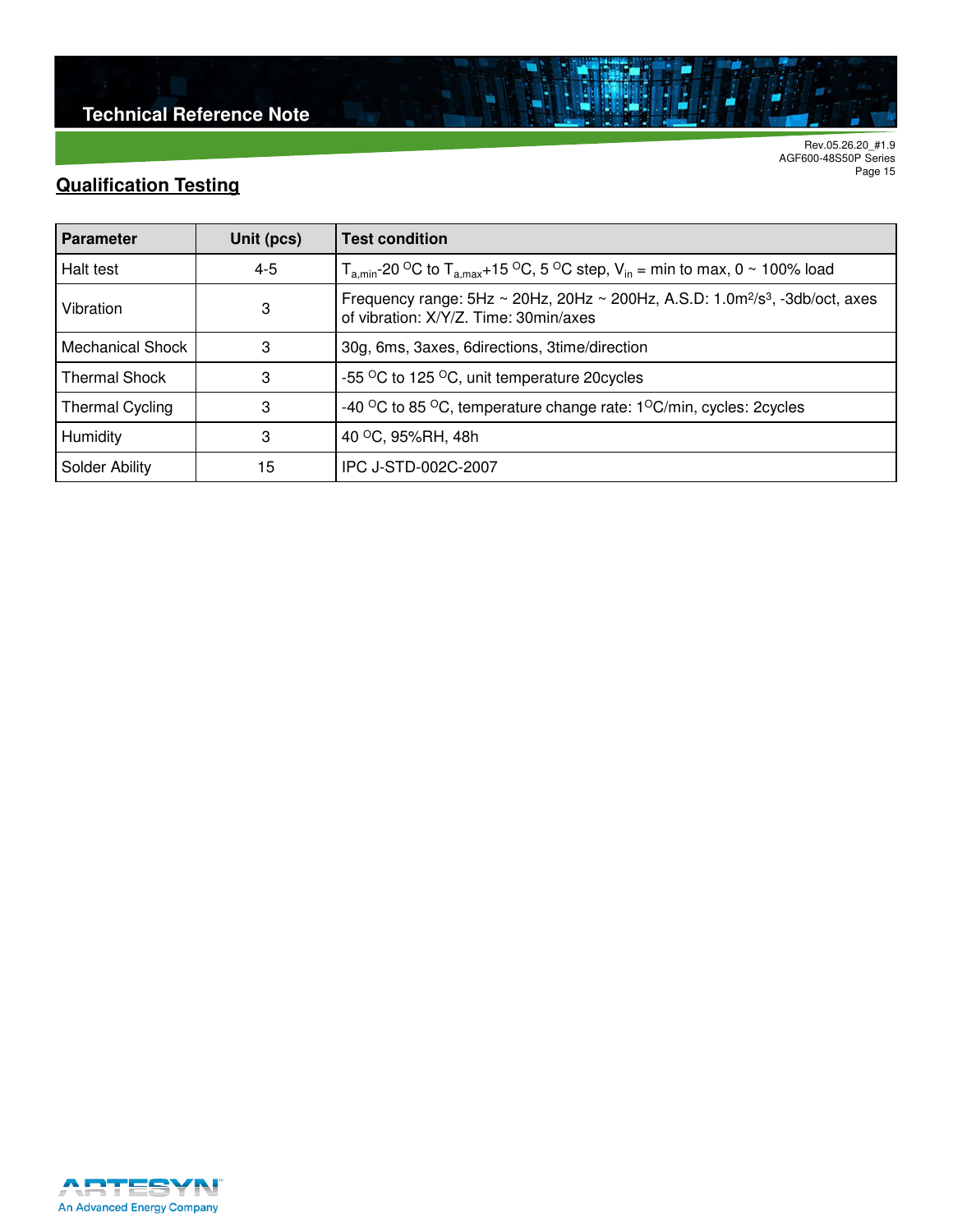# **Application Notes**

### **Typical Application**

Below is the typical application of the AGF600-48S50P-6L series power supply.



Figure 15 Typical application

R1: 20kΩ (1/2W), current limiting resistor

C1: 470µF/100V electrolytic capacitor, P/N: UPW2A471MHD (Nichicon) or equivalent caps.

C2, C3: 1µF/100V X7R ceramic capacitor, P/N: C3225X7R2A105KT0L0U(TDK) or equivalent caps

C4: 1000µF/100V electrolytic capacitor, P/N: UPM1K102MHD (Nichicon) or equivalent caps

External fast-acting fuse with a rating of 30A should be used in the application. The recommended fuse model is 0324030 or 314030 from LITTELFUSE.

EMI filter: refer to figure 11.

#### **Sense Characteristics**

If the load is far from the unit, connect +S and -S to the terminal of the load respectively to compensate the voltage drop on the transmission line. See Figure 15. If the sense compensation function is not necessary, short +S to Vo+ and -S to Vorespectively.

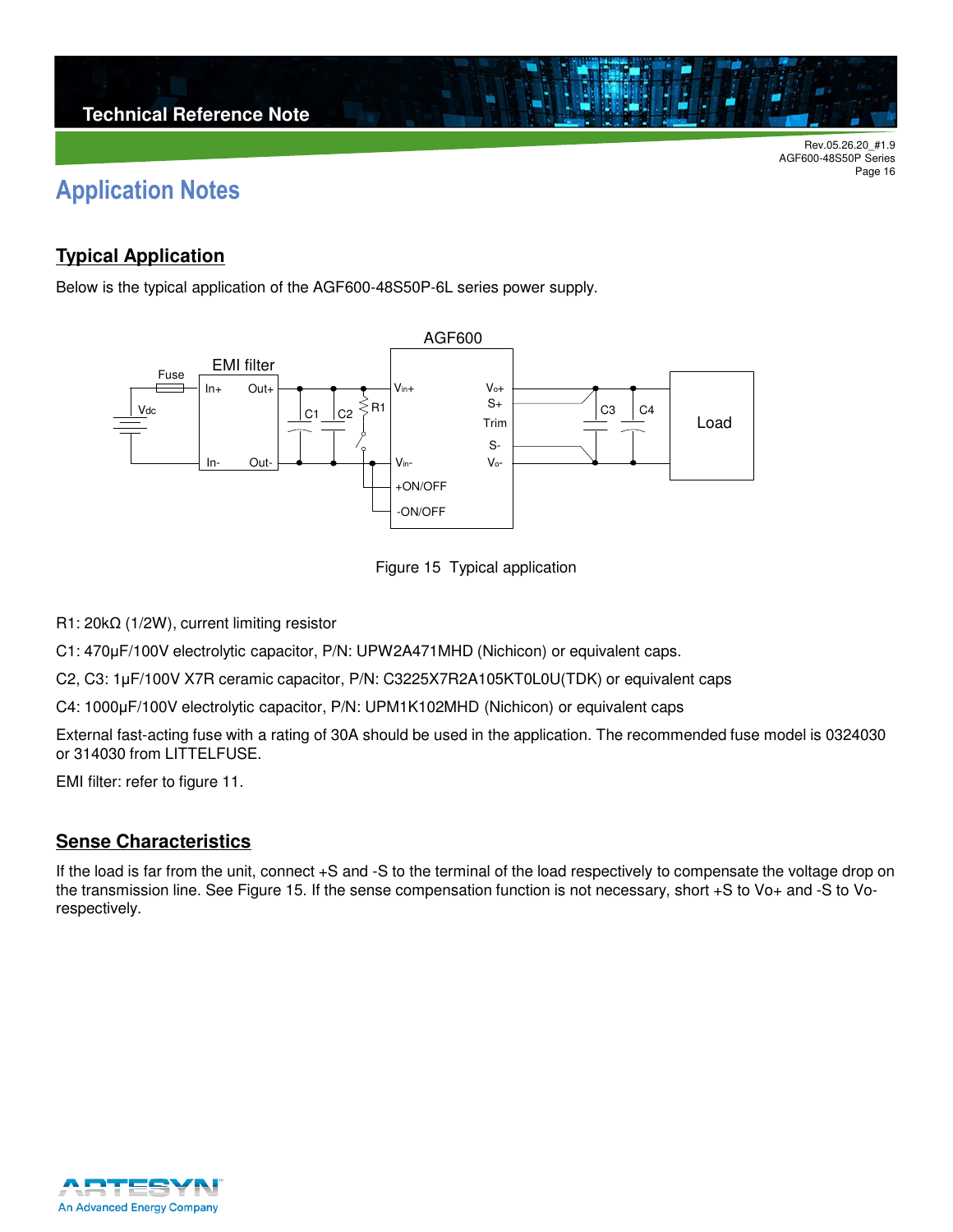

#### **Remote ON/OFF**

A remote ON/OFF control circuit is provided which is isolated from the input side, as well as, the output side. (Isolation withstand voltage: 1.5kVdc).

Connection of remote ON/OFF terminal is as follows. As shown in the figure below, output voltage turns remote ON when current is made to flow through remote ON/OFF terminal. Remote ON/OFF terminal can be controlled by opening or closing connections (with switch or relay).

Maximum source current for remote ON/OFF terminal is 5mA. Therefore, set current limiting resistor value such that this maximum source current value is not exceeded. Also, the allowable maximum reverse current flow is 5mA.

#### **Controlling the remote ON/OFF terminal from the input side**

Connect current limiting resistor R1 is shown in the following figure .



Figure 16 Connection of remote ON/OFF control (A)

R1: Recommended resistor value: 20kΩ (1/2W)

#### **Controlling the remote ON/OFF terminal from the output side**

Connect the current limiting resistor R1 is shown in the following figure .



Figure 17 Connection of remote ON/OFF control (B)

R1: Recommended resistor value: 2kΩ (1/2W)

Note:

1. When wiring becomes long, connect a capacitor of about 0.1µF value between the +remote ON/OFF terminal and – remote ON/OFF terminal at a nearest distance.

- 2. Current limiting resistor can also be connected to the –remote ON/OFF terminal side.
- 3. The remote ON/OFF control mode is shown in the following table.

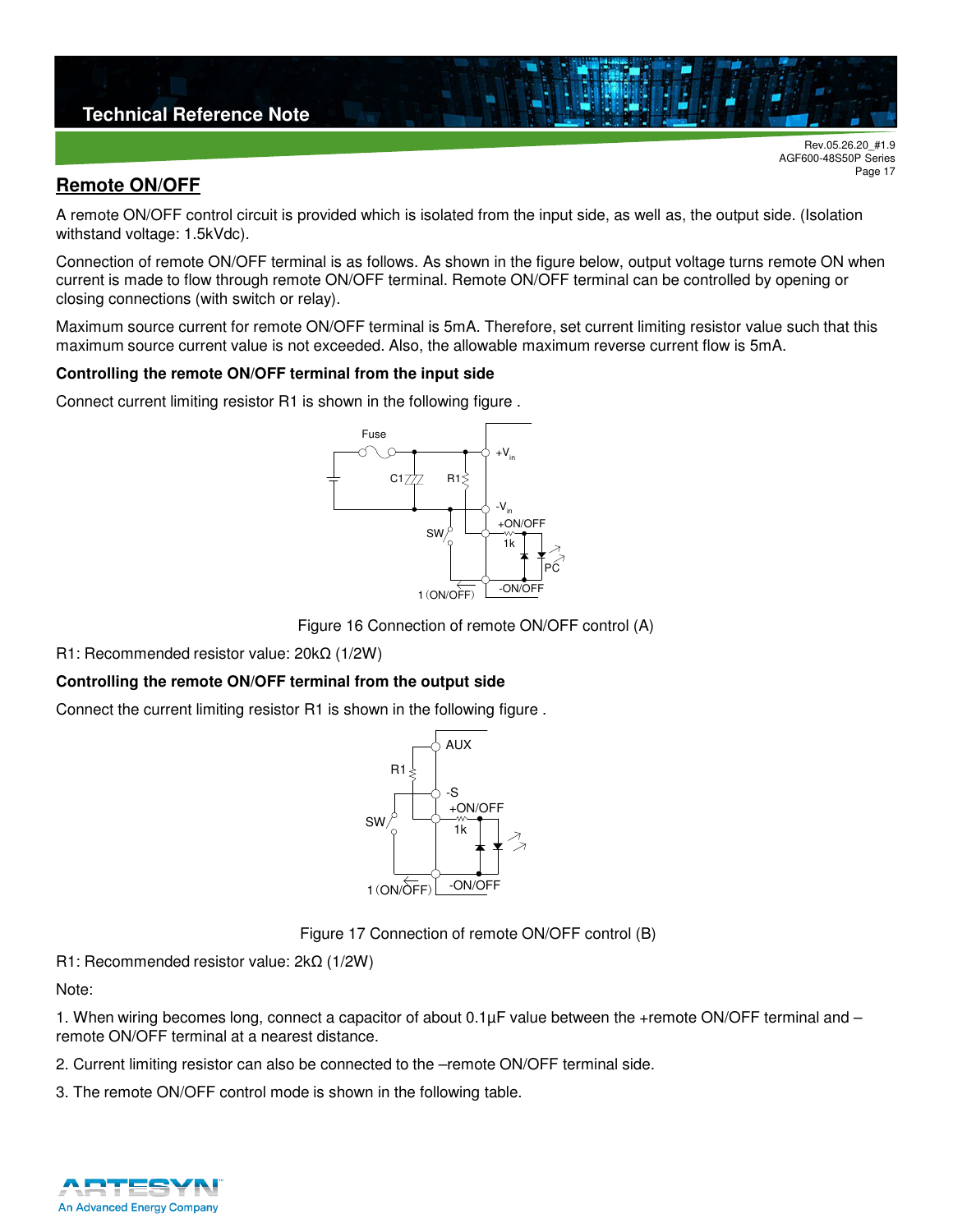

Note:

1. When wiring becomes long, connect a capacitor of about 0.1µF value between the +remote ON/OFF terminal and – remote ON/OFF terminal at a nearest distance.

2. Current limiting resistor can also be connected to the –remote ON/OFF terminal side.

3. The remote ON/OFF control mode is shown in the following table.

| Remote ON/OFF level                | Output status |
|------------------------------------|---------------|
| Open $(<100uA)$                    | Remote OFF    |
| $1.5mA \leq 1$ (ON/OFF) $\leq 5mA$ | Remote ON     |

Remark: If the voltage is directly applied between the +Remote ON/OFF and -Remote ON/OFF, the recommended value could be:

| Voltage between +Remote ON/OFF and -Remote ON/OFF | Output status |
|---------------------------------------------------|---------------|
| l -5.0V<=(ON/OFF)<0.4V                            | Remote OFF    |
| $3.0V \leq (ON/OFF) \leq 5.3V$                    | Remote ON     |

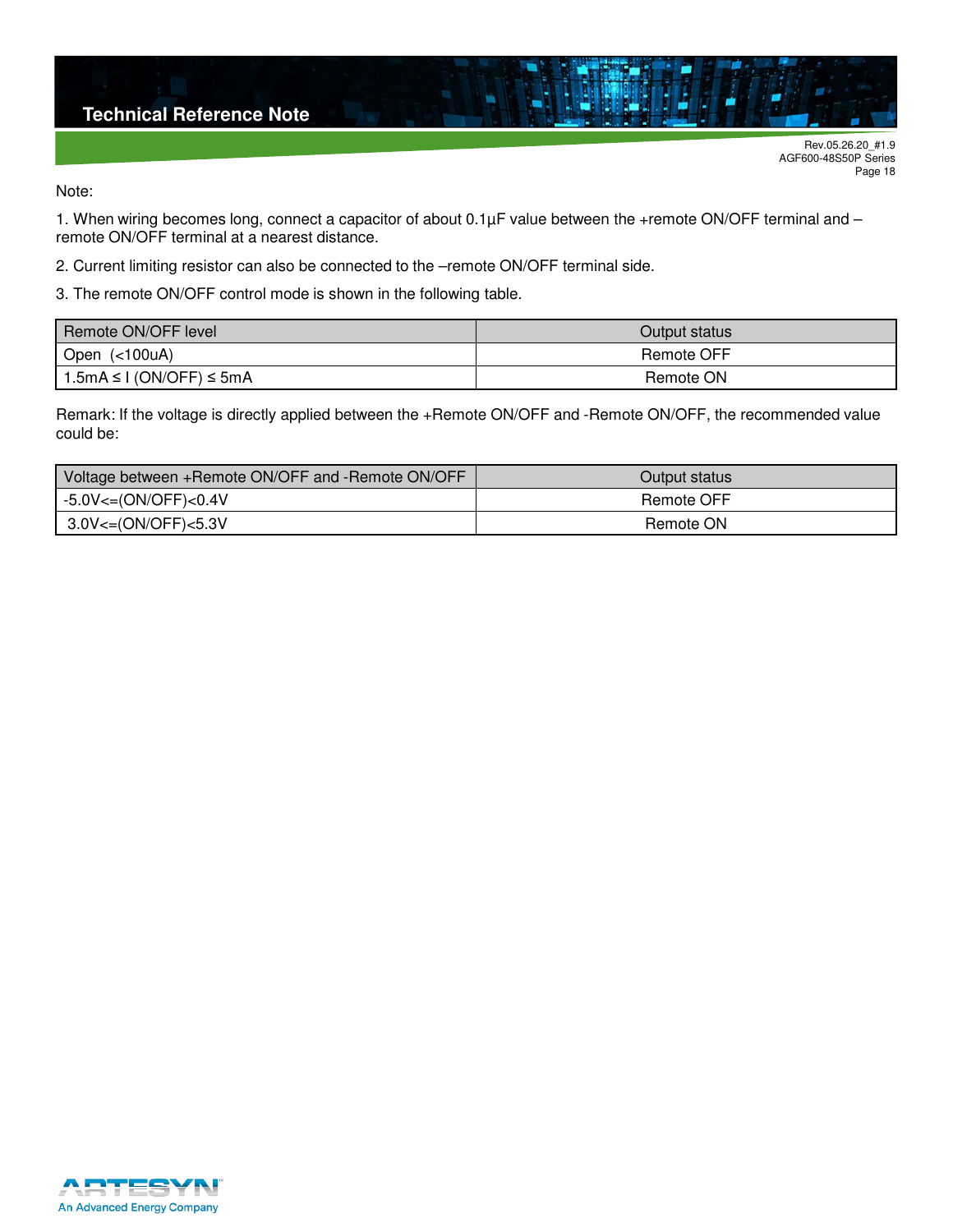

AGF600-48S50P Series

Page 19

#### **Trim Characteristics**

The output voltage of the converter can be trimmed using the trim pin provided. Applying a resistor between the trim pin and –S will cause the output to decrease. Applying a resistor between the +Vo and +S will cause the output to increase. Trimming down more than 50% and trimming up more than 14% can cause the module to regulate improperly. If the trim pin is not needed, it should be left open.



Figure 18 Trim circuit

$$
R_{\text{up}} = 50(\frac{Vo - Ve}{Ve})k\Omega
$$

$$
R_{\text{down}} = -5.97(\frac{Vo}{Vo - Ve})k\Omega
$$

 $V_e$  is the rated output voltage and  $V_o$  is the goal voltage.

For example, to get 57V output, the resistor is:

$$
R_{\rm up} = 50(\frac{57 - 50}{50})k\Omega = 7k\Omega
$$

For another example, to get 25V output, the resistor is:

$$
R_{\text{down}} = -5.97 \left(\frac{25}{25 - 50}\right) k\Omega = 5.97 k\Omega
$$

The output voltage can also be trimmed by potential applied at the Trim pin. An external resistor is needed between Trim pin and Vtrim.



Figure 19 Trim-up-able voltage vs. input voltage

$$
V_{trim} = 1 + k\Delta\%
$$
  
\n
$$
k = (R_{trim} + 5.97) / 5.97
$$
  
\n
$$
\Delta\% = (V_o - V_e) / V_e \times 100\%
$$
  
\nAn Advanced Energy Company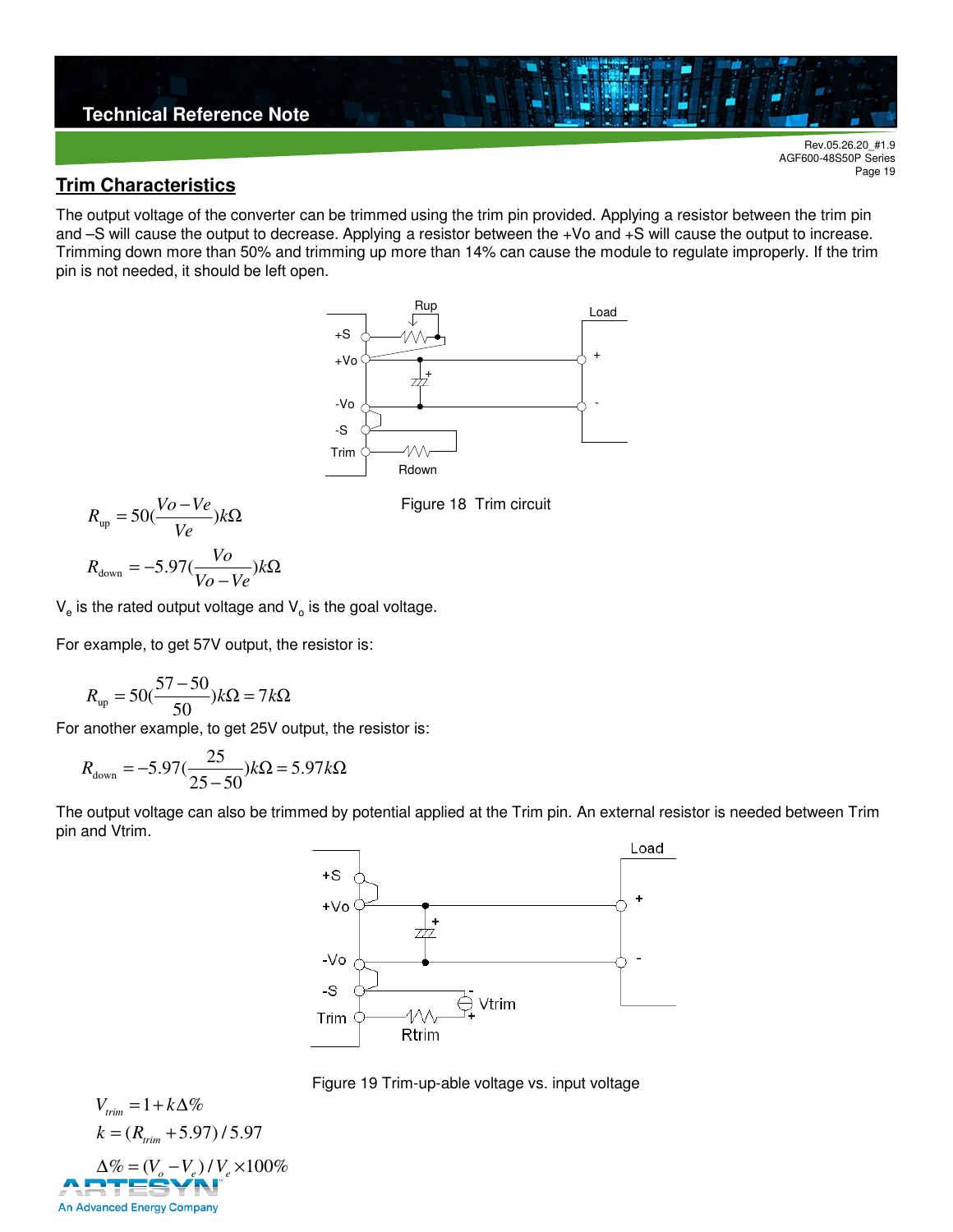

Where Vtrim is the potential applied at the Trim pin, and Vo is the desired output voltage, and Ve is 50V, have a range of -50%~114%. The unit for Rtrim is Kohm .

#### When Rtrim=5.97K ohm

The corresponding relationship between  $\bm{\mathsf{V}}_{\text{trim}}$  and  $\bm{\mathsf{V}}_{\text{o}}$  is shown in Figure 20.



Figure 20 V<sub>trim</sub> voltage vs. output voltage (R<sub>trim</sub>=5.97kΩ)

Considering the real resistor value,  $R_{\text{trim}} = 5.1k$  is recommend, the equation is shown as below.



Figure 21 V<sub>trim</sub> voltage vs. output voltage (R<sub>trim</sub>=5.1kΩ)

Take note that when output voltage is increased, input voltage should be limited is shown in the following figure.





Figure 22 Trim-up-able voltage vs. input voltage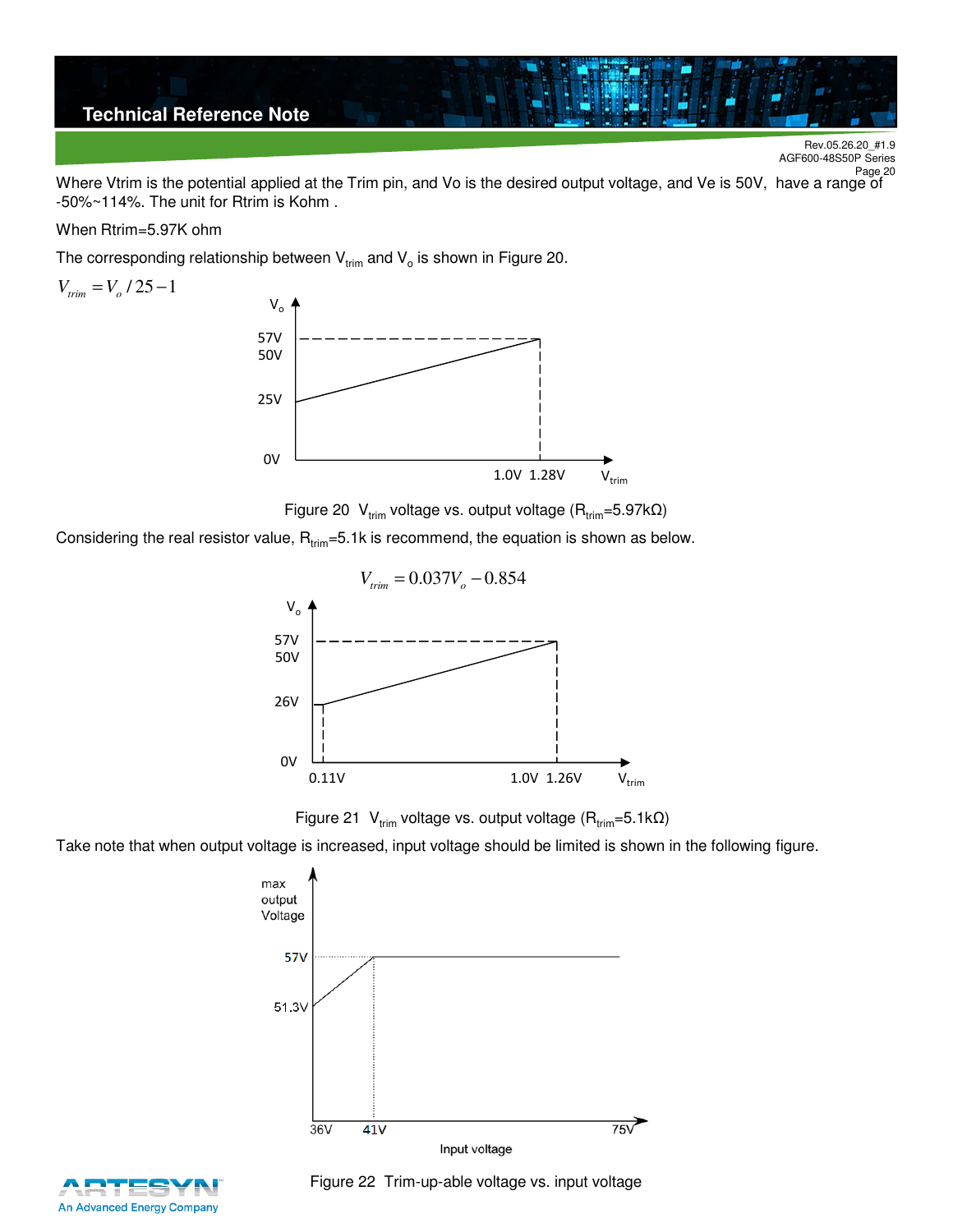#### **AUX**

AUX is built in to operate the output side RC. If AUX is not used for RC, AUX can also be used for IOG signal output by opto-coupler. Output voltage value is within 7~10Vdc range, maximum output current is 20mA. Ground for the AUX terminal is –S terminal. AUX can be used for IOG signal output by opto-coupler.

\*Note: Avoid short circuit of AUX terminal with other terminals as this would lead to power module damage.

#### **IOG**

IOG signal turns 'H' from 'L' within 1s when the output of the module is shut down. The specification of IOG is shown in the following table.

| Item                       | <b>IOG</b>           |
|----------------------------|----------------------|
|                            | Normal operation 'L' |
| Function                   | Malfunction 'H'      |
| Base pin                   | -Sense               |
| Level voltage 'L'          | 0.5V max at 5mA      |
| Level voltage 'H'          | 5V typ               |
| Maximum sink current       | 5mA max              |
| Maximum applicable voltage | 35V max              |

There are two methods to use the IOG. The level from IOG can be used directly to monitor the operation of the module, as shown in Figure 23(A). An external power supply, which is no more than 35V, can also be used for IOG, and a current limitting resistor (R1) must be added to ensure the sink current less than 5mA, as shown in Figure 23(B).



Figure 23 The application of IOG

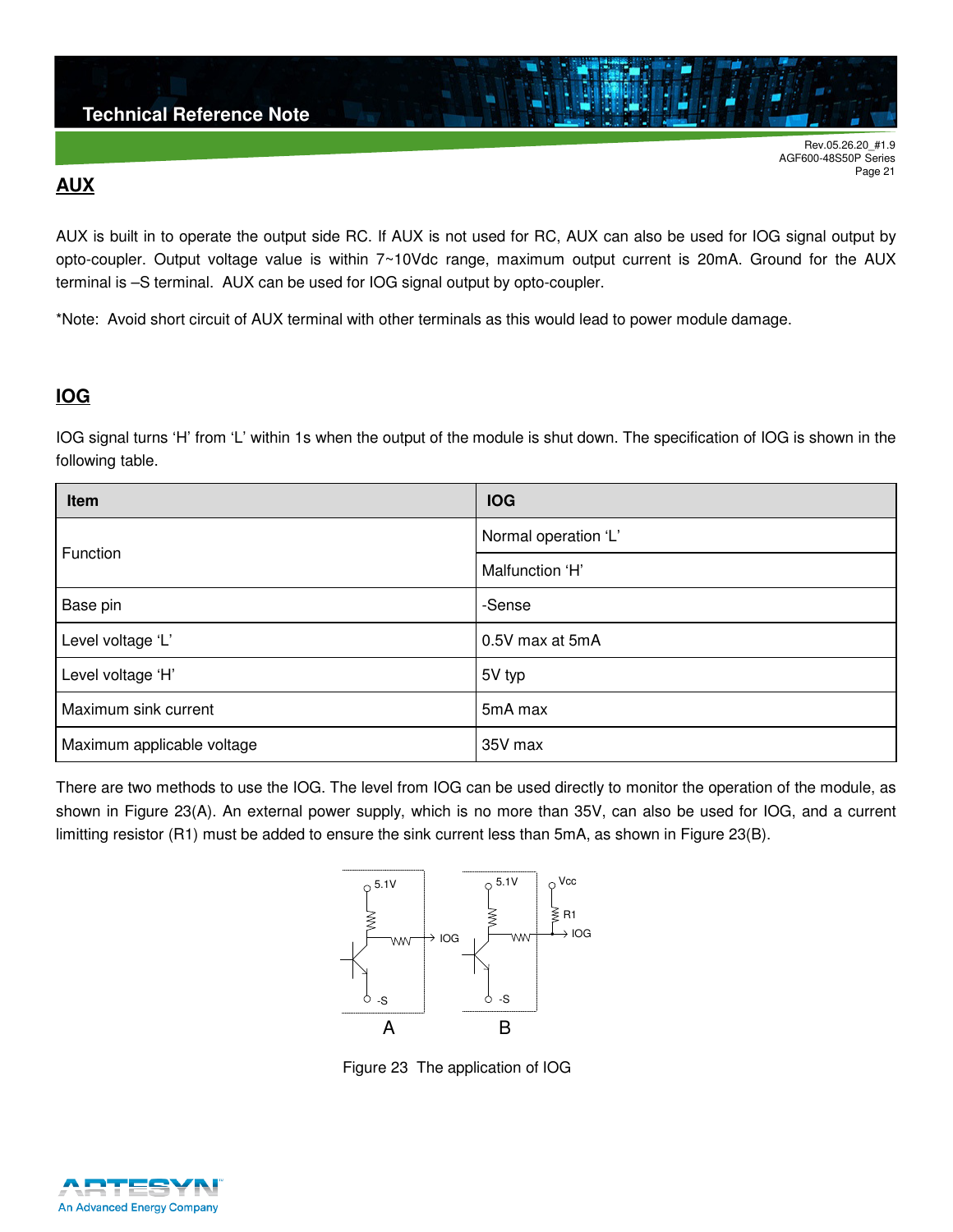

# **Input Ripple & Output Ripple & Noise Test Configuration**



Figure 24 Input ripple & output ripple & noise test configuration

Vdc: DC power supply

L1: 12uH

Cin: 220uF/100V typical

C1 ~ C4: See Figure 15

Note - Using a coaxial cable with series 50ohm resistor and 0.68uF ceramic capacitor or a ground ring of probe to test output ripple & noise is recommended.

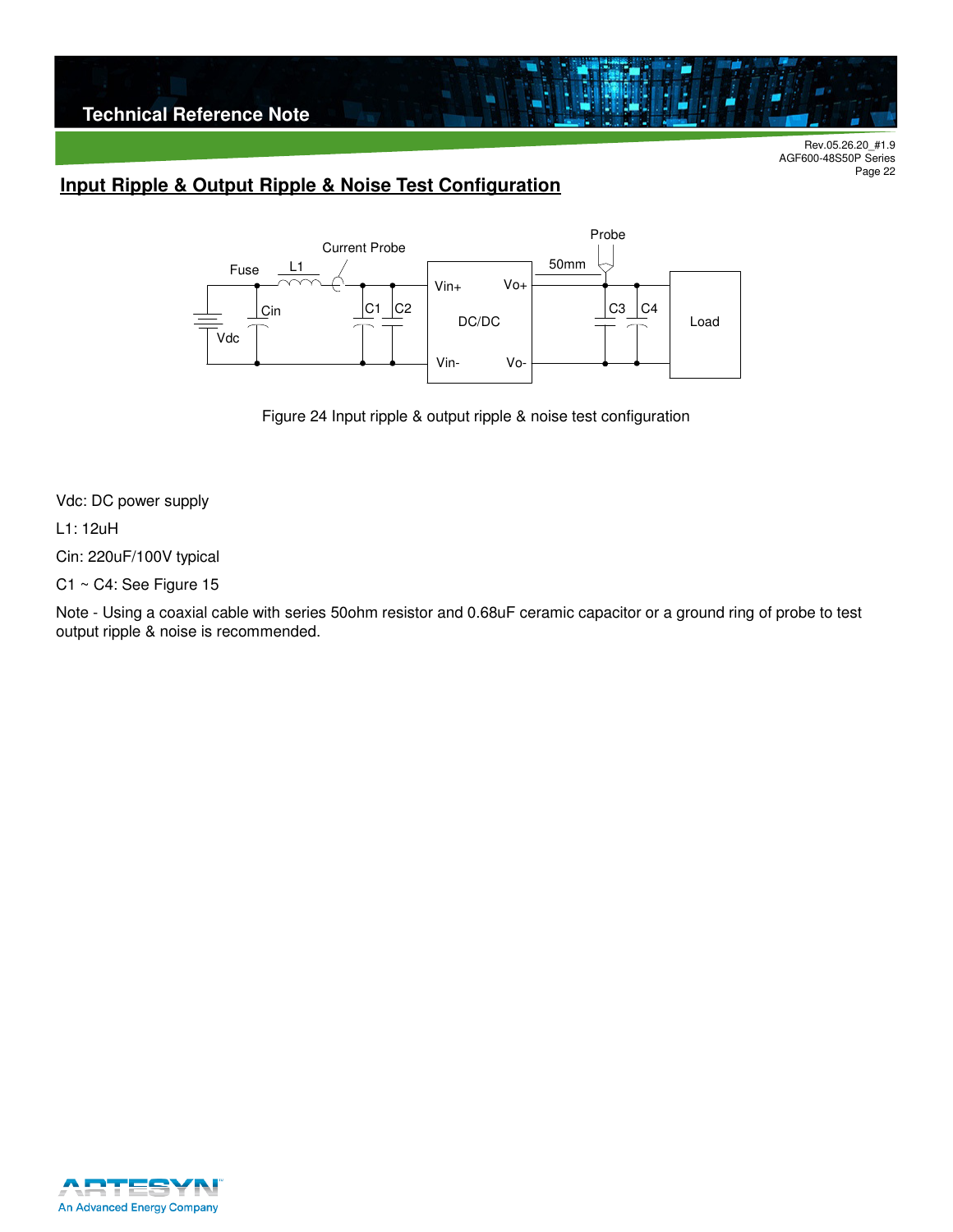

### **Weight**

The AGF600-48S50P-6L series weight is 145g.minmum, 155g.maximum.

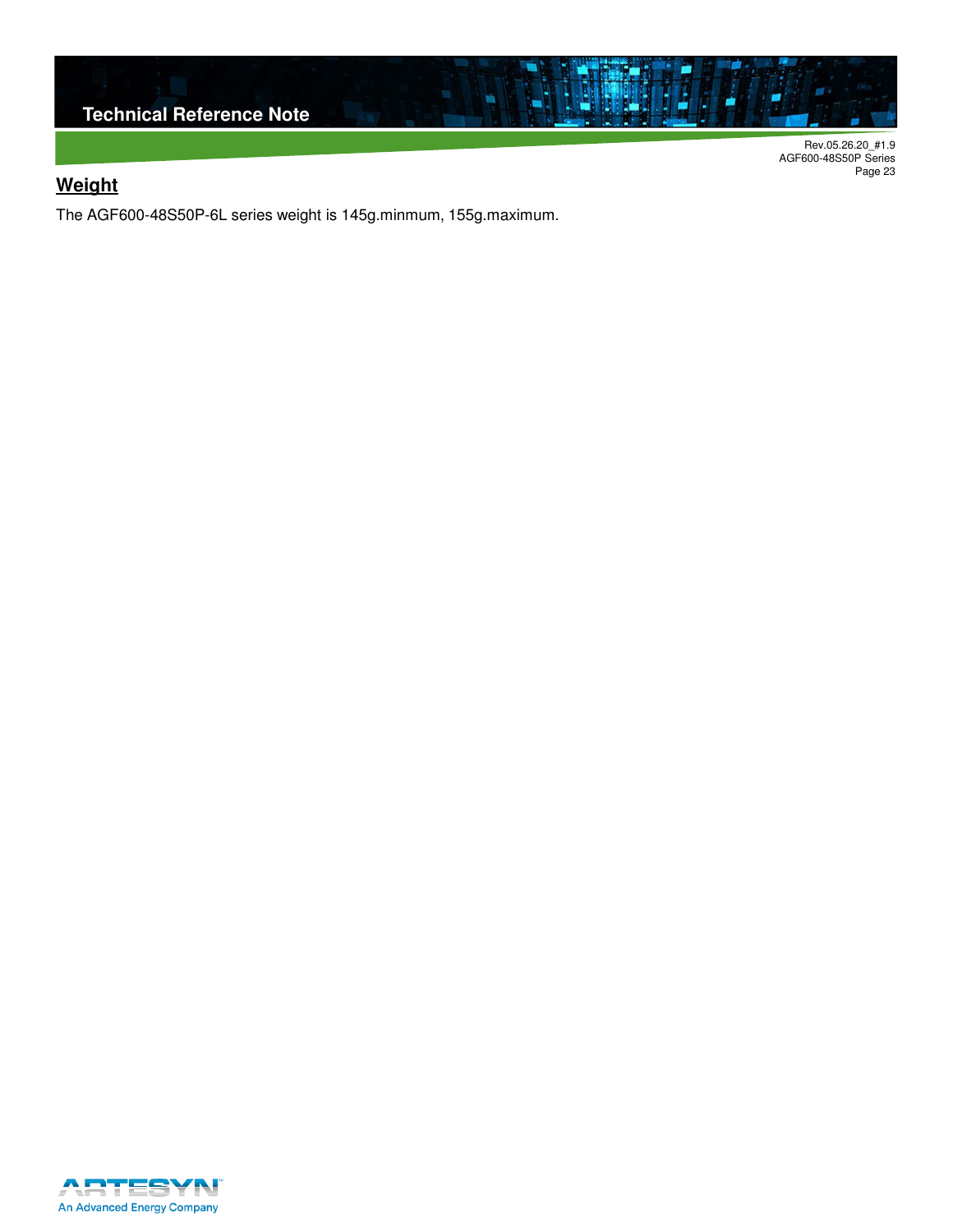### **Soldering**

.

Rev.05.26.20\_#1.9 AGF600-48S50P Series Page 24

#### **√(R6 Wave Soldering)**

The product is intended for standard manual or wave soldering.

When wave soldering is used, the temperature on pins is specified to maximum 255 °C for maximum 7s.

When soldering by hand, the iron temperature should be maintained at 300  $\degree$ C ~ 380  $\degree$ C and applied to the converter pins for less than 10s. Longer exposure can cause internal damage to the converter.

Cleaning of solder joint can be performed with cleaning solvent IPA or similative.

|    | Product requirement | Remark          | <b>Product Name</b> |
|----|---------------------|-----------------|---------------------|
| R6 | Wave soldering      | 50 <sub>V</sub> | AGF600-48S50P-6L    |